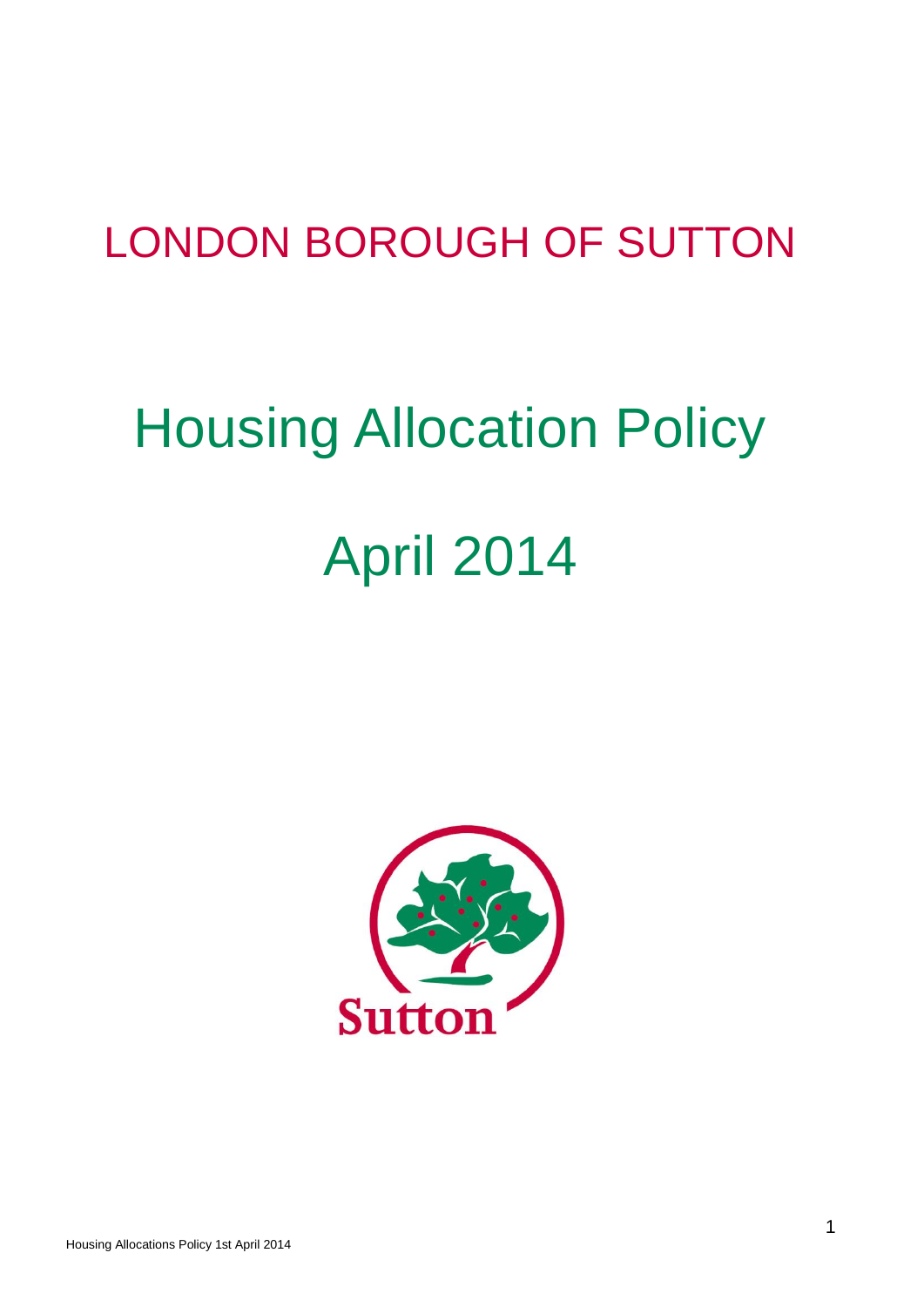# Contents

| 1              |      |                                                                             |    |
|----------------|------|-----------------------------------------------------------------------------|----|
| $\overline{2}$ |      |                                                                             |    |
| 3              |      |                                                                             |    |
|                | 3.1  |                                                                             |    |
|                | 3.2  |                                                                             |    |
|                | 3.3  |                                                                             |    |
|                | 3.4  |                                                                             |    |
|                | 3.5  |                                                                             |    |
|                | 3.6  |                                                                             |    |
|                | 3.7  |                                                                             |    |
|                | 3.8  |                                                                             |    |
| $\overline{4}$ |      |                                                                             |    |
|                | 4.1  |                                                                             |    |
|                | 4.2  |                                                                             |    |
|                | 4.3  |                                                                             |    |
|                | 4.4  |                                                                             |    |
|                | 4.5  | Band D - Threatened with Homelessness or Living in Insecure Accommodation13 |    |
|                | 4.6  |                                                                             |    |
|                | 4.7  |                                                                             |    |
|                | 4.8  |                                                                             |    |
|                | 4.9  |                                                                             |    |
|                | 4.10 |                                                                             | 15 |
|                | 4.11 |                                                                             |    |
|                | 4.12 |                                                                             |    |
|                | 4.13 |                                                                             |    |
|                | 4.14 |                                                                             |    |
| 5              |      |                                                                             |    |
|                | 5.1  |                                                                             |    |
|                | 5.2  |                                                                             |    |
|                | 5.3  |                                                                             |    |
|                | 5.4  |                                                                             |    |
|                | 5.5  |                                                                             |    |
|                | 5.6  |                                                                             |    |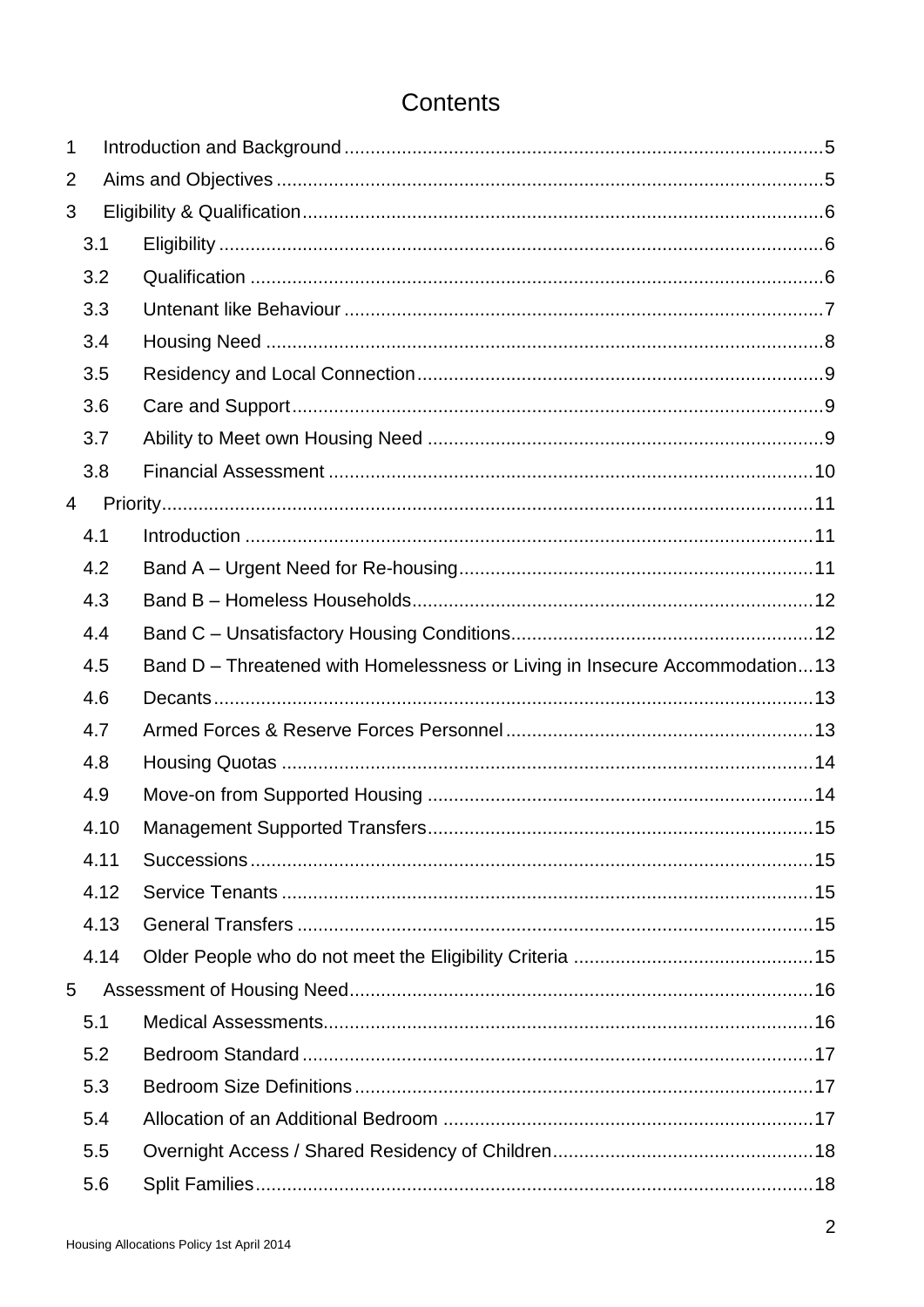|                | 5.7  |  |
|----------------|------|--|
|                | 5.8  |  |
|                | 5.9  |  |
|                | 5.10 |  |
|                | 5.11 |  |
|                | 5.12 |  |
|                | 5.13 |  |
| 6              |      |  |
|                | 6.1  |  |
|                | 6.2  |  |
|                | 6.3  |  |
|                | 6.4  |  |
|                | 6.5  |  |
|                | 6.6  |  |
|                | 6.7  |  |
| $\overline{7}$ |      |  |
|                | 7.1  |  |
|                | 7.2  |  |
| 8              |      |  |
|                | 8.1  |  |
|                | 8.2  |  |
|                | 8.3  |  |
|                | 8.4  |  |
|                | 8.5  |  |
|                | 8.6  |  |
| 9              |      |  |
|                | 9.1  |  |
|                | 9.2  |  |
| 10             |      |  |
|                | 10.1 |  |
|                | 10.2 |  |
|                | 10.3 |  |
|                | 10.4 |  |
| 11             |      |  |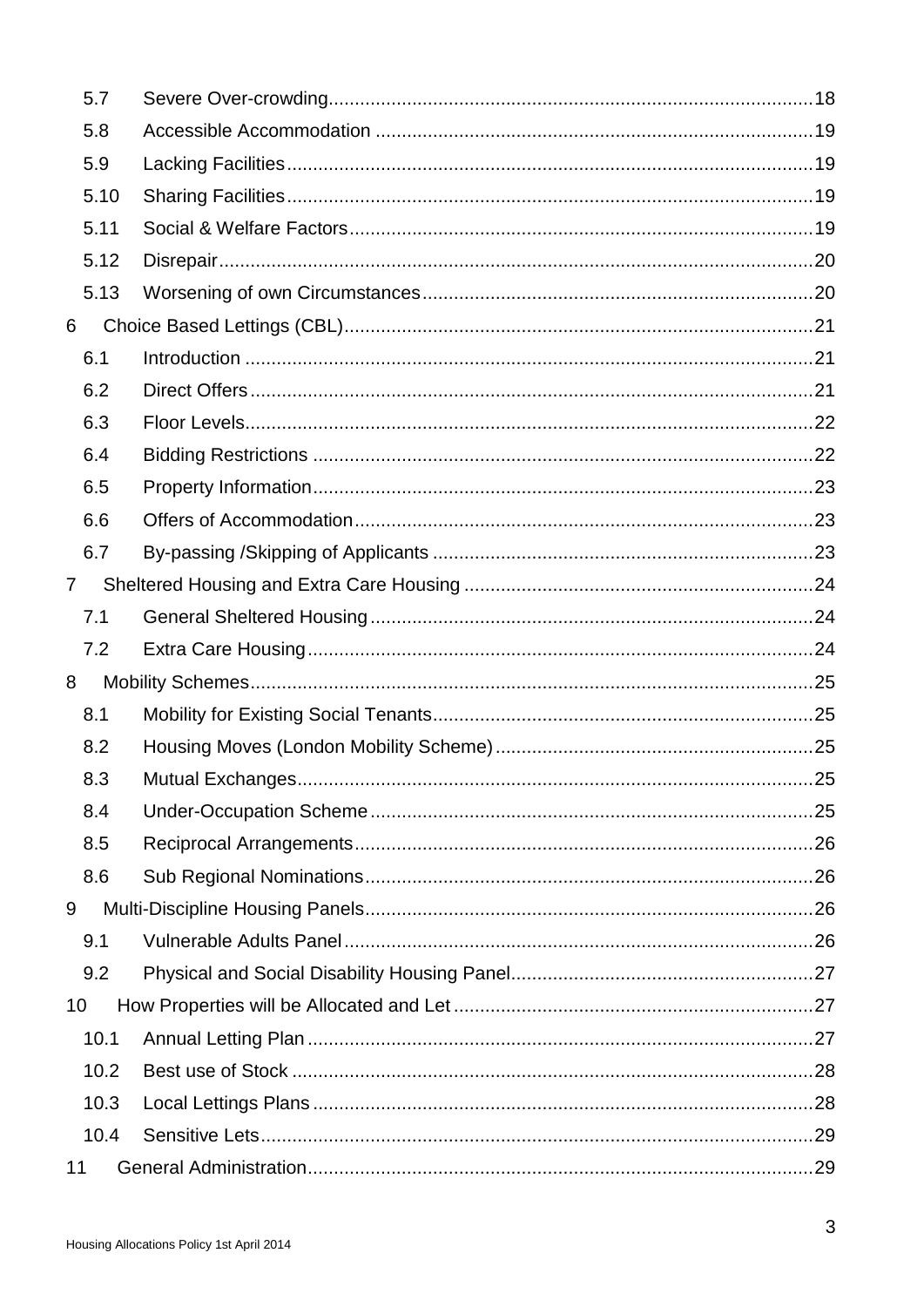| 11.1 |  |
|------|--|
| 11.2 |  |
| 11.3 |  |
| 11.4 |  |
| 11.5 |  |
| 11.6 |  |
| 11.7 |  |
| 11.8 |  |
| 11.9 |  |
|      |  |
|      |  |
|      |  |
|      |  |
|      |  |
|      |  |
|      |  |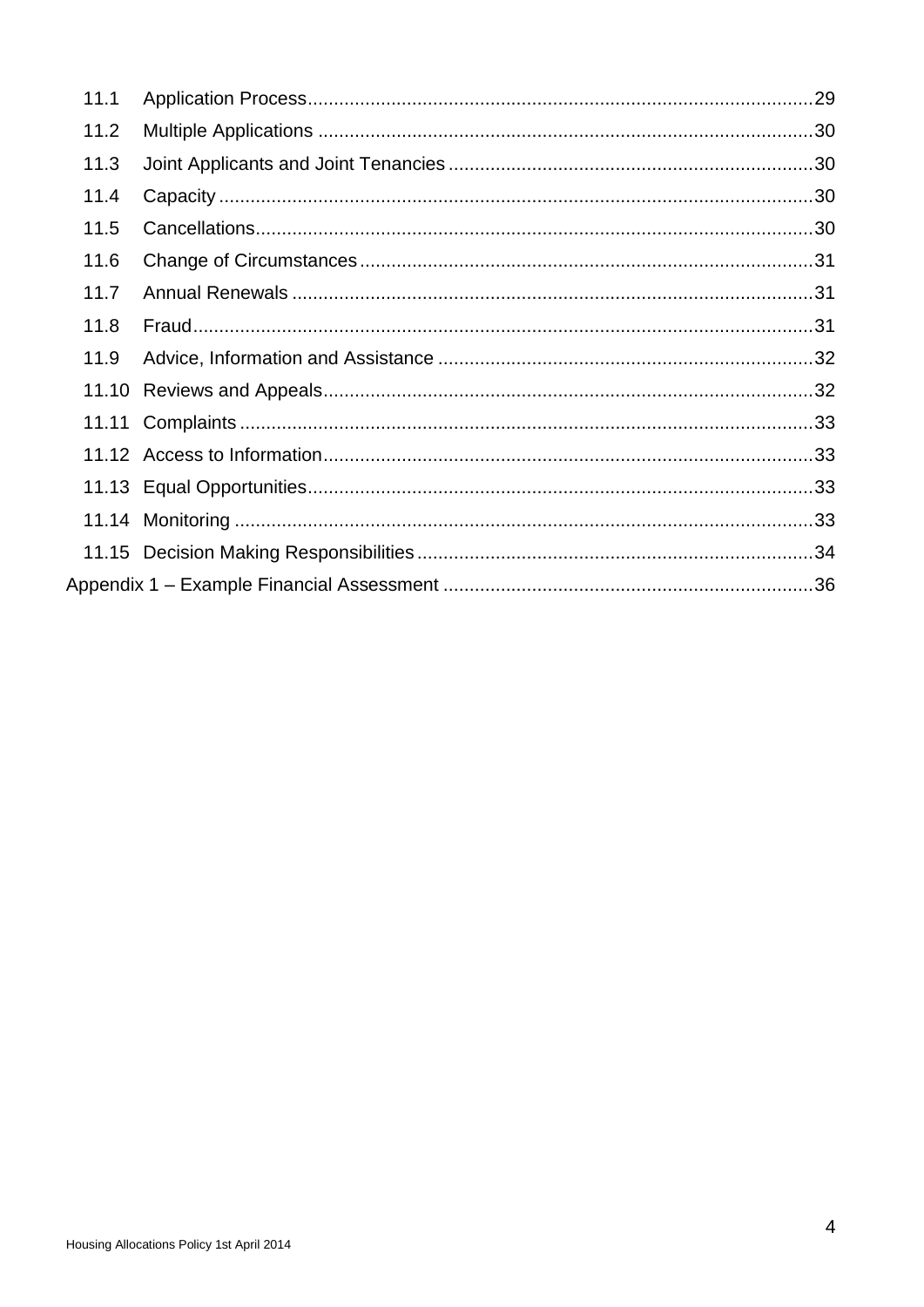## <span id="page-4-0"></span>**1 Introduction and Background**

- 1.1.1 This document sets outs the Council's housing allocation policy and is produced in accordance with our statutory duty arising under s168 (2) of the Housing Act 1996 and complies with the consultation requirements laid out in s167 (7) of the Housing Act 1996 and has been revised to reflect changes to Part 6 of the 1996 Act contained in the Homelessness Act 2002 and the Localism Act 2011.
- 1.1.2 The Housing Act 1996, as amended, states that it is the duty of every local housing authority to publish a summary of its policy for the allocation of its housing accommodation.
- 1.1.3 The Allocation of Accommodation Code Guidance published in June 2012 has been considered in the development of this policy.
- 1.1.4 The Housing Act 1996, as amended, requires local authorities to give reasonable preference to certain categories of people once placed on the housing register these are:
	- a. people who are homeless within the meaning of Part 7 of the 1996 Act (including those who are intentionally homeless and those not in priority need)
	- b. people who are owed a duty by any housing authority under section 190(2), 193(2) or 195(2) of the 1996 Act (or under section 65(2) of the Housing Act 1985) or who are occupying accommodation secured by any housing authority under s.192(3)
	- c. people occupying insanitary or overcrowded housing or otherwise living in unsatisfactory housing conditions
	- d. people who need to move on medical or welfare grounds, including grounds relating to a disability
	- e. people who need to move to a particular locality in the district of the local authority, where failure to meet that need would cause hardship to themselves or others
- 1.1.5 Additional preference may be given to households with urgent housing needs
- 1.1.6 A summary of the policy is available free of charge to any member of the public who asks for it. The full policy will be available for inspection at the principal office of the local housing authority to members of the public without charge.
- 1.1.7 This Policy is effective from 1 April 2014.

# <span id="page-4-1"></span>**2 Aims and Objectives**

- 2.1.1 The Council's allocation policy sets out to:
	- meet legislative requirements  $\bullet$
	- be fair
	- meet local need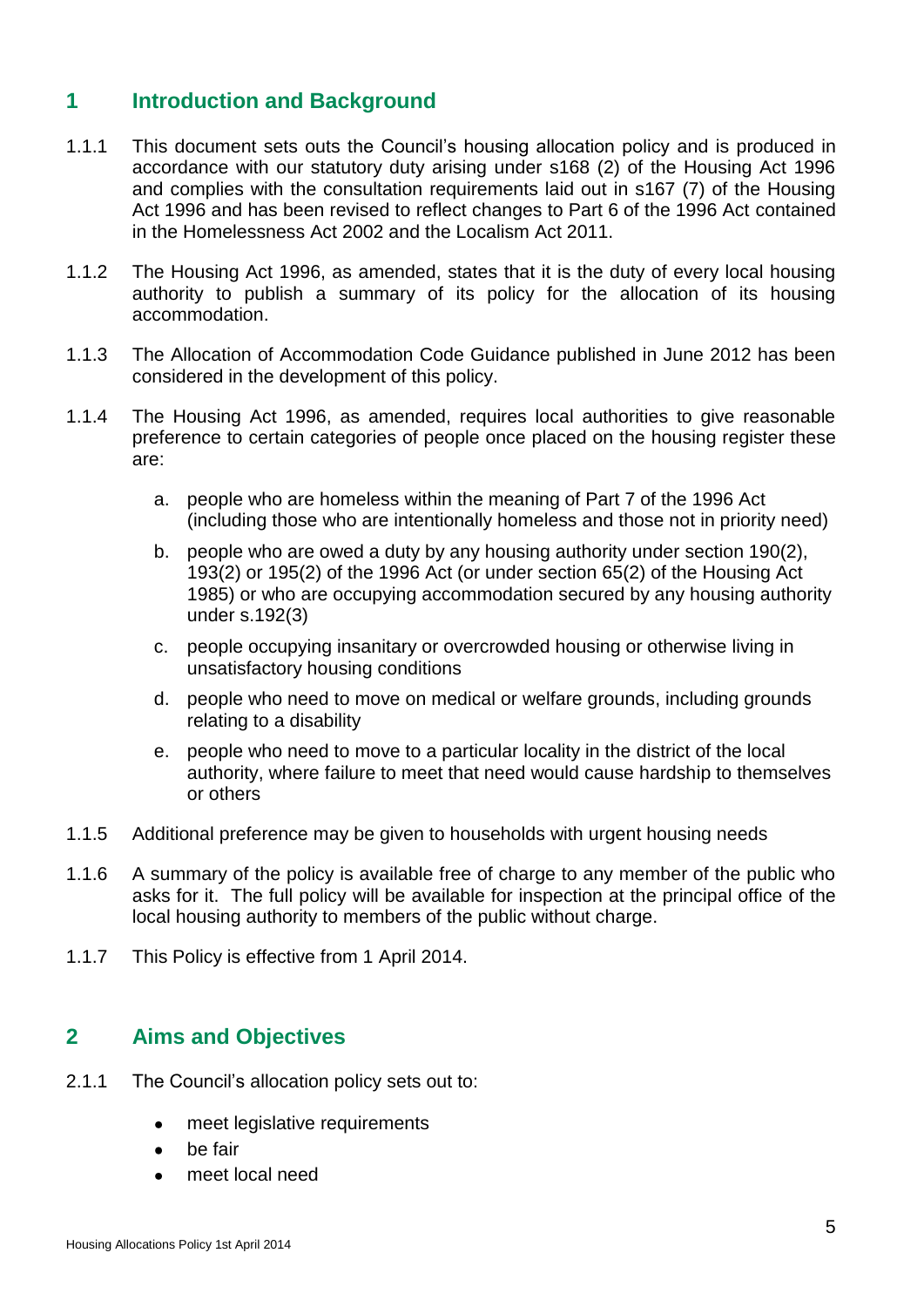- meet key performance indicators
- make best use of resources
- create balanced and sustainable communities
- involve service users
- 2.1.2 To do this we will:
	- consider any appropriate changes to policy in light of government guidance or best practice
	- ensure that the objectives of the Authority are reflected in the policies and procedures of the allocations scheme
	- produce, monitor and review an annual lettings plan
	- monitor and review targets for void (empty property) turnaround
	- ensure that the proportion of different groups being re-housed reflects demand and the targets set in the lettings plan
	- ensure that the policies meet the requirements of equalities legislation
	- work in partnership with other housing providers in the locality to ensure that nomination and referral arrangements are effective

# <span id="page-5-0"></span>**3 Eligibility & Qualification**

#### <span id="page-5-1"></span>3.1 **Eligibility**

- 3.1.1 To qualify for inclusion on the Council's Housing Register applicants must be over the age of 16 and be eligible for Social Housing.
- 3.1.2 A person is not eligible if they are:
	- i. subject to Immigration control (within the meaning of the Asylum and Immigration Act 1996) and not otherwise re-included by regulations made by the Secretary of State
	- ii. a person from abroad excluded by regulations made by the Secretary of **State**
	- iii. not habitually resident in the United Kingdom (other than EEA/EU workers or those covered by an EEA/EU Directive) or required to leave the UK by the Secretary of State

#### <span id="page-5-2"></span>3.2 **Qualification**

3.2.1 Applicants will not qualify for inclusion on the Council's Housing Register if they fall into one of the following categories: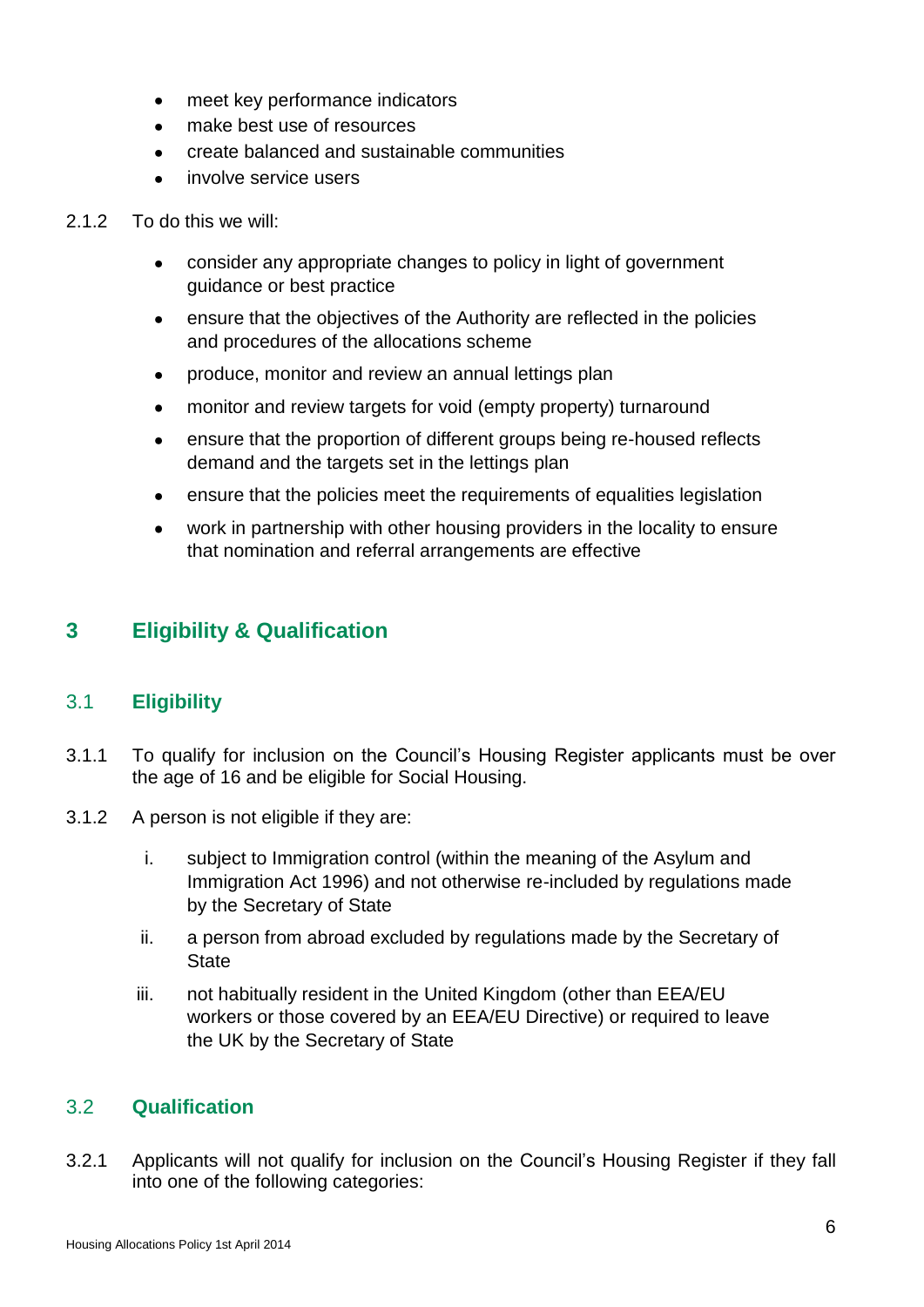- i. people whom the Authority have decided have demonstrated 'un-tenant like behaviour', such as current or previous rent arrears or anti-social behaviour, including household members of the applicant
- ii. households with no demonstrable housing need (i.e. those who do not fall into one of the statutory reasonable preference categories)
- iii. households who do not currently reside in the borough, and do not have a need to move to a particular locality in the borough where failure to meet that need would cause hardship to themselves or others
- iv. households who live in the borough but have not done so continuously for the 2 years prior to the application being made
- v. a household that does not reside within the borough and does not have a local connection (arising through a duty under Part VII of the Housing Act 1996) with the borough
- vi. a household able to meet their own housing need in the private rented sector or other forms of tenure (for example, low cost home ownership)
- 3.2.2 The qualification criterion above applies to all applicants applying for inclusion on the Council's Housing Register. Including homeless households, to whom a statutory housing duty arises under Part 7 Housing Act 1996 (as amended by the Homelessness Act 2002).
- 3.2.3 The Council will notify the applicant in writing of any decision resulting in him or her not qualifying for inclusion on the housing register, and will be advised of the grounds for that decision. Applicants are entitled to request a review of this decision (see section [11.10\)](#page-31-1).
- 3.2.4 Applicants will be removed from the Housing Register if they no longer meet the criteria set out above.
- 3.2.5 Households who do not qualify for inclusion on the Housing Register will be given information about other housing options that may be available to them.

#### <span id="page-6-0"></span>3.3 **Untenant like Behaviour**

- 3.3.1 A person, or any person residing as part of that household who the Authority has decided has demonstrated 'un-tenant like behaviour', will not qualify for inclusion for on the Housing Register. Untenant like behaviour includes:
	- Rent arrears  $\bullet$
	- Neighbour nuisance or harassment  $\bullet$
	- Anti social behaviour as defined by The Crime and Disorder Act 1998
	- Other breach of the conditions of their tenancy  $\bullet$
	- Perpetrators of domestic violence
- 3.3.2 Households who have current or previous rent or mortgage arrears of more than 1 month will not qualify for inclusion on the Housing Register. Where the household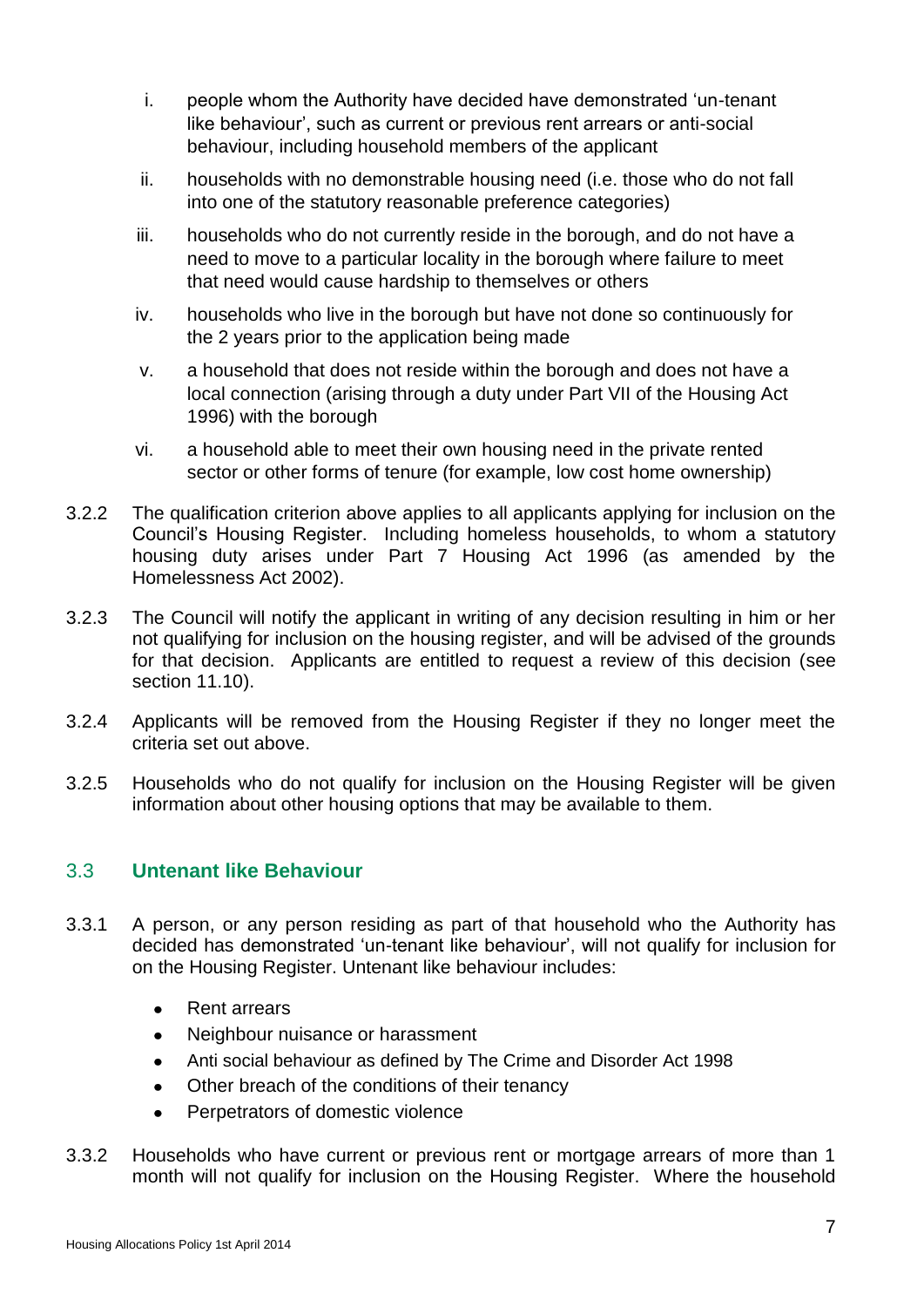falls into a reasonable preference category consideration will be given to any exceptional circumstances under which this condition might be waived.

- 3.3.3 Households with a history of arrears must have maintained an arrangement to repay the arrears for a minimum of 12 months prior to their application before qualifying for inclusion on the Housing Register.
- 3.3.4 The Crime and Disorder Act 1998 defines anti-social behaviour as being when a person has acted in a manner that caused or was likely to cause harassment, alarm or distress to one or more persons not of the same household. Examples of Anti Social Behaviour include:
	- Nuisance, rowdy or inconsiderate neighbours  $\bullet$
	- Vandalism, graffiti and fly-posting  $\bullet$
	- The buying or selling of drugs in public
	- Street drinking
	- Environmental damage including littering, dumping of rubbish and abandonment of cars
	- Prostitution related activity
	- Begging and vagrancy
	- Fireworks misuse
	- Inconsiderate or inappropriate use of vehicles
- 3.3.5 Households who have demonstrated anti social behaviour, neighbour nuisance or harassment will need to demonstrate a change in their behaviour for a minimum of 12 months before being permitted to join the Housing Register.
- 3.3.6 Where formal action has been taken against a household who has demonstrated anti social behaviour (e.g. an injunction or behaviour order) the application will not be considered until 12 months after the expiry of that order.
- 3.3.7 Tenants who have not maintained their property in accordance with the terms of their tenancy will be required to make good any damage before qualifying for inclusion on the Register.
- 3.3.8 Landlords will be asked to provide a reference confirming that the tenancy has been maintained in an acceptable manner.
- 3.3.9 The Council will determine whether the applicant is unsuitable to be a tenant by reason of the behaviour at the time the application is considered.

#### <span id="page-7-0"></span>3.4 **Housing Need**

- 3.4.1 Households who do not fall into one of the reasonable preference categories will be deemed to have no housing need.
- 3.4.2 People over 55 and who want or would benefit from sheltered housing and do not fall into one of the reasonable preference categories will be permitted to join the Housing Register but will be kept on a separate list and will be considered for sheltered housing vacancies after other households placed on the main Housing Register.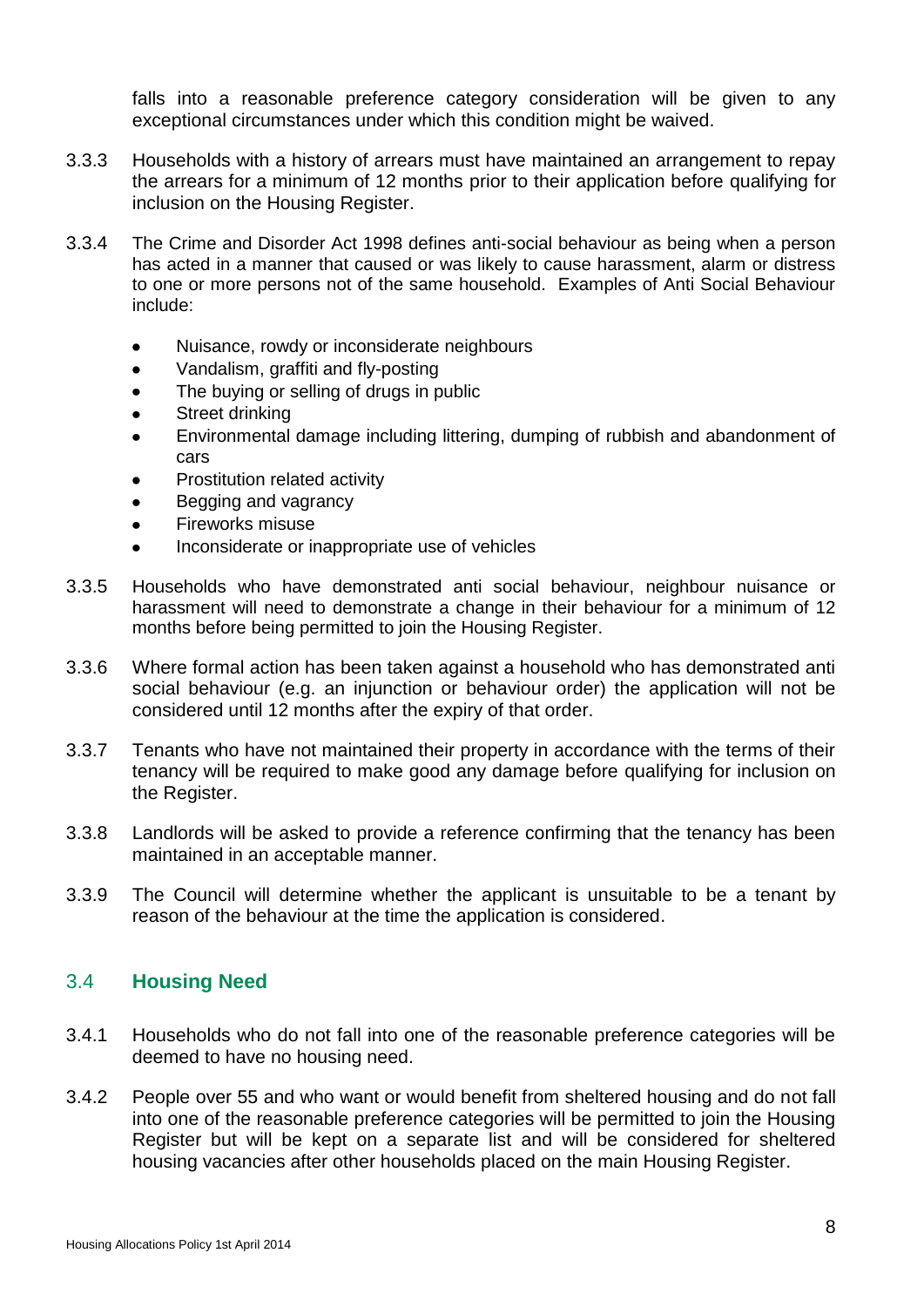3.4.3 A small percentage of properties that become available for lettings will be made available to existing London Borough of Sutton tenants who wish to move but have no demonstrable housing need and have not breached any of the terms of their tenancy. These tenants will be placed on a separate list and rehoused in date order.

#### <span id="page-8-0"></span>3.5 **Residency and Local Connection**

- 3.5.1 Households who do not currently live in the borough will not qualify for inclusion on the Housing Register unless they need to move to the borough to avoid hardship. Hardship grounds include:
	- the need to move to take up a confirmed offer of employment
	- to give or receive care or support from/to a resident in the borough (see  $\bullet$ section [3.6\)](#page-8-1)
- 3.5.2 Households who live in the borough but have not done so continuously for 2 years prior to the application will not qualify for inclusion on the housing register.
- 3.5.3 People over 55 who want or would benefit from sheltered housing will not have to meet the residency requirement. These households will be kept on a separate list and will be considered for sheltered housing after other households placed on the main Housing Register.
- 3.5.4 Residency should be of the applicant's own choice. Households placed by other authorities' services in accommodation such as temporary housing, bail hostels, prison or residential care will not be considered to be resident in the borough.
- 3.5.5 Households who have been accepted as homeless under Part VII of the Housing Act 1996 and have a local connection will not need to meet the residency requirement.

#### <span id="page-8-1"></span>3.6 **Care and Support**

3.6.1 Applicants who need to move on care or support grounds will need to demonstrate that they are required to give or receive constant care and attention to/from a close relative, as evidenced by a professional's report (e.g. Social Worker, GP, Occupational Therapist) and supported by the Council's medical adviser.

#### <span id="page-8-2"></span>3.7 **Ability to Meet own Housing Need**

3.7.1 An assessment of an applicant's circumstances will be carried out to determine their ability to meet their own housing need. The assessment will take into consideration the applicant's financial means (see section [3.8\)](#page-9-0) and any other circumstances in order to determine whether social housing is the only form of housing that can meet the household's need. Where households are deemed to be able to meet their own housing need through other housing options including the private rented sector they will not qualify for inclusion on the Housing Register.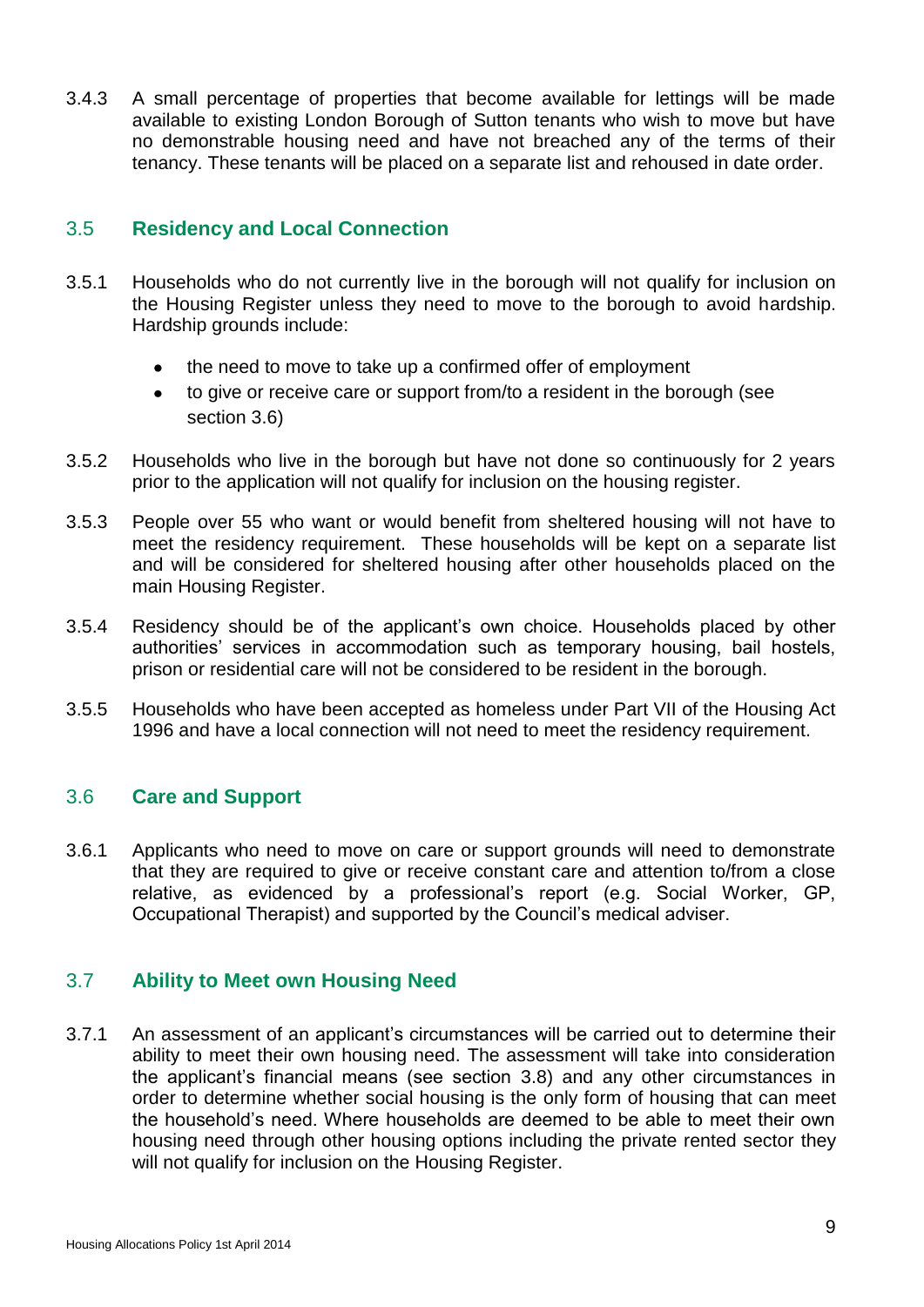- 3.7.2 Applicants who have a need for adapted or specialised housing will qualify for inclusion on the Housing Register.
- 3.7.3 Social housing will be considered to be the most appropriate form of housing where the applicant or a person residing in that household can demonstrate the need for settled accommodation and that settled accommodation will significantly and demonstrably contribute to improved wellbeing of that person.
- 3.7.4 Social housing will also be considered the most appropriate form of housing where the nature of a disability or circumstances restricts the availability of other forms of housing for the applicant, or a person residing as a member of the applicant's household, and access to social housing would provide them with the same opportunities as other households without those needs.

#### <span id="page-9-0"></span>3.8 **Financial Assessment**

- 3.8.1 An applicant applying for inclusion on the Council's Housing Register will need to demonstrate that other forms of housing including the private rented sector cannot meet their housing need and part of that assessment will be to assess the household financial capacity to secure other forms of housing.
- 3.8.2 Financial capacity to secure alternative forms of housing will be based on the income level of the household and the level of their essential expenditure. In determining the household's capacity to secure accommodation in the private sector, 'housing costs' will be assumed as the rental levels for the type and size of accommodation required, based on the Local Housing Allowance for the area. Expenditure on essential living items will be assumed to be equivalent to the 'applicable amount' award by the DWP for size and type of household applying. Additional essential expenses such as child care costs for working households or travel costs may be disregarded from the calculation. If a household's income is equal to or more than the income needed to meet essential living expenses they will not be eligible to join the housing register. An example of the assessment is set out in appendix 1.
- 3.8.3 Any savings or investments will be taken into account when making the assessment.
- 3.8.4 Households with established debt from credit cards or loans at the time of application will have the minimum payment taken into account as expenditure. Debts must be demonstrated with an obligation to pay. Money owed to friends and/or family will not be taken into account.
- 3.8.5 Households in receipt of benefits will also be subject to this assessment; income from all benefits claimed will be taken into account, including an assumed amount for housing costs where relevant.
- 3.8.6 Applicants who own a property will be considered to have financial means and will not be eligible to join the Register unless their circumstances fall into section [3.7](#page-8-2) above. Applicants who have a shared interest in a property with someone not included on their application may be required to resolve the ownership before an application will be considered.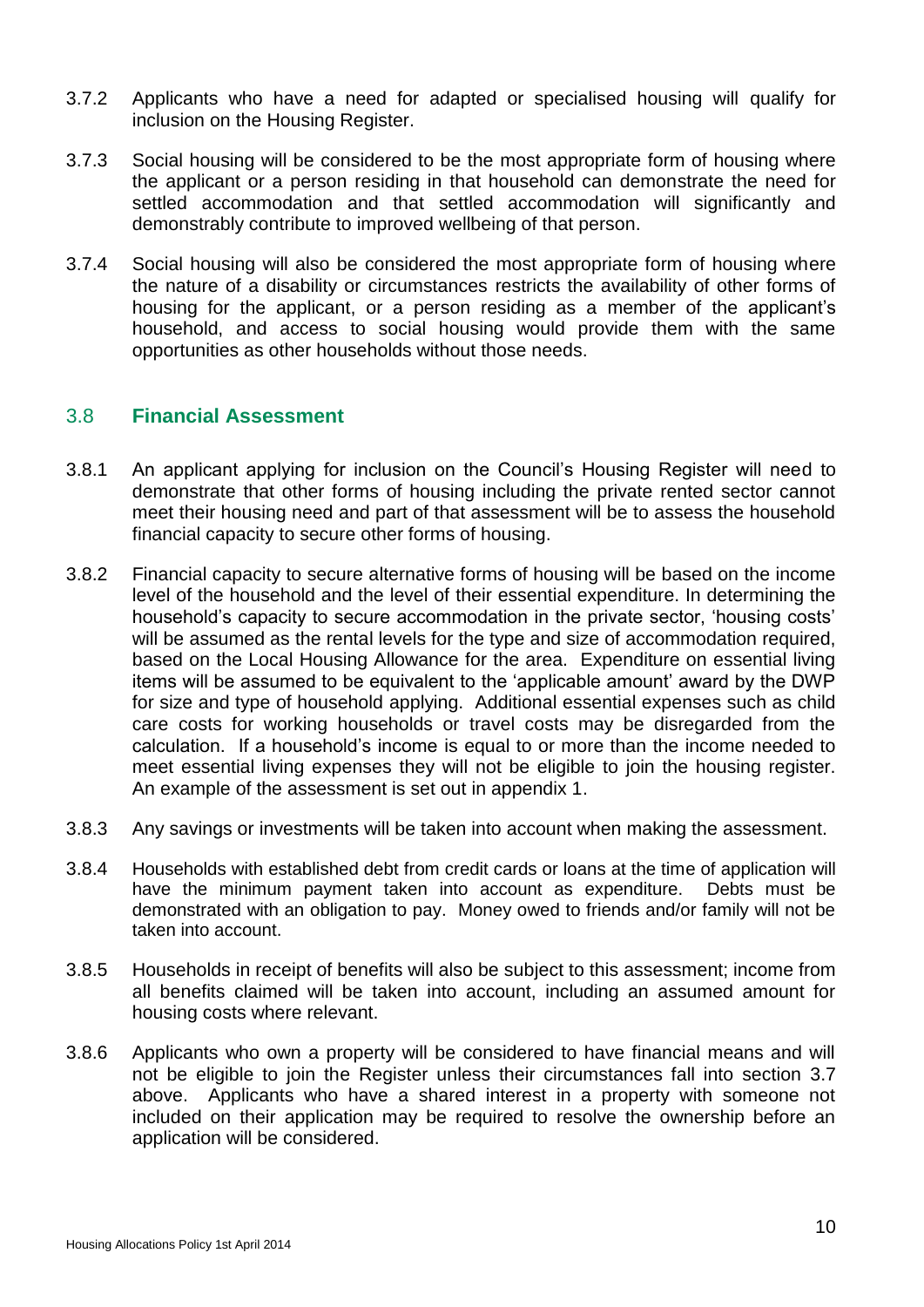- 3.8.7 Households deemed able to afford to meet their housing needs in the private sector will be provided with advice and information to assist them to find suitable accommodation including Low Cost Home Ownership schemes.
- 3.8.8 Existing London Borough of Sutton secure tenants will not be subject to the financial assessment and will qualify for inclusion on the main Housing Register if they have a housing need and the financial assessment will not apply.
- 3.8.9 Where there is a service level agreement with a Housing Association their assured tenants will qualify for inclusion on the main Housing Register if they have a housing need and the financial assessment will not apply.

## <span id="page-10-0"></span>**4 Priority**

#### <span id="page-10-1"></span>4.1 **Introduction**

- 4.1.1 The Housing Register consists of four bands reflecting the reasonable preference categories outlined in the Housing Act 1996, as amended, and local priorities.
- 4.1.2 Applicants will be placed in a band depending on their circumstances. The position in that band will be determined by the date of the application other than Band A where the reason for urgent housing may take priority.
- 4.1.3 Where a households circumstances falls into more than one band they will be placed in the band that affords them the greatest priority.
- 4.1.4 Where a households circumstances change and the applicant is placed into a new band or bedroom category, the application date will be considered to be the date the Council were advised of the change in circumstances by the applicant.

#### <span id="page-10-2"></span>4.2 **Band A – Urgent Need for Re-housing**

- 4.2.1 Households placed in this band will have an urgent or overriding need for re-housing. This includes:
	- people who need to move on hardship grounds

or

where an offer of social housing will support another service meet their statutory duties

or

where an offer of social housing will assist the Council make best use of its stock

and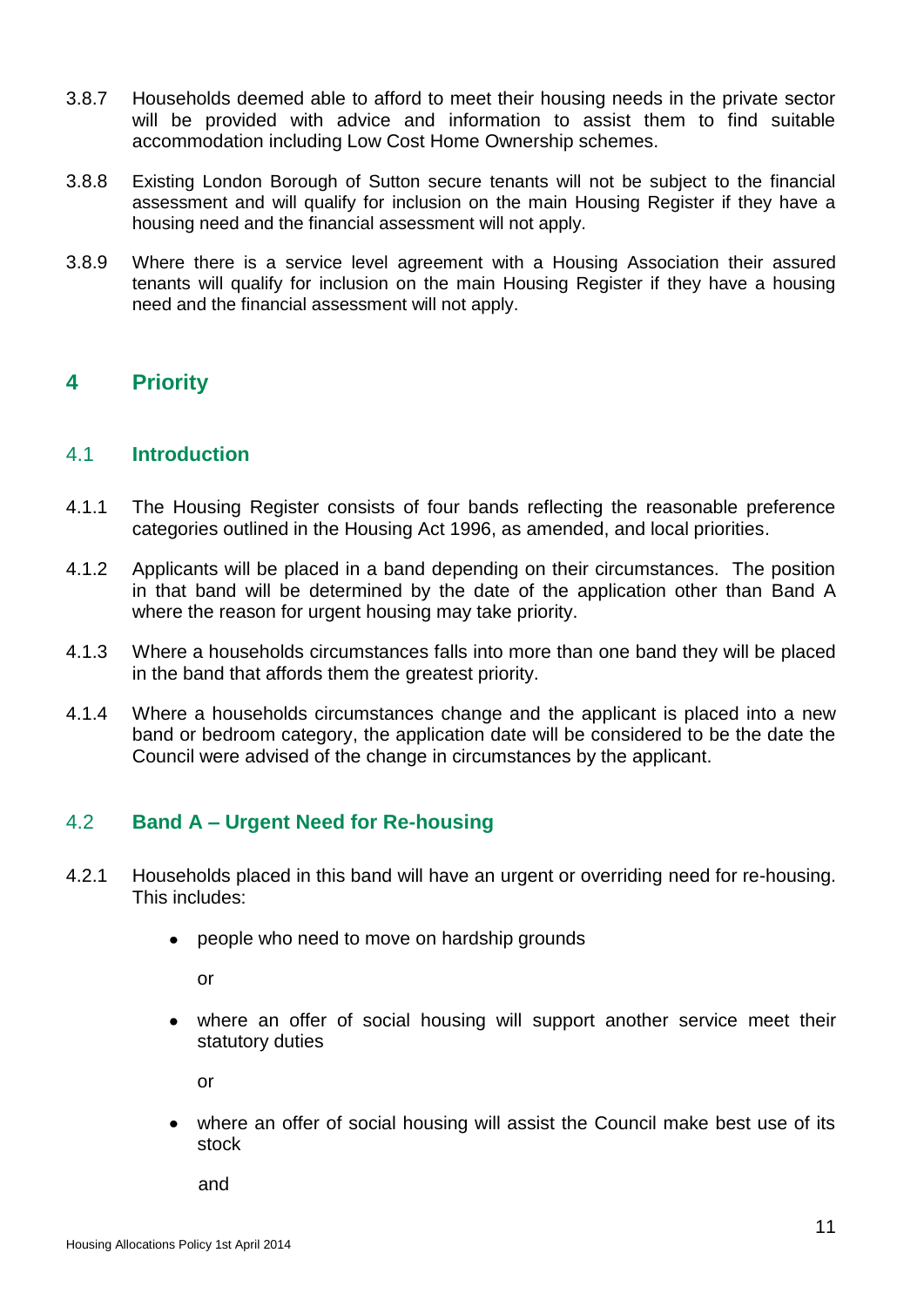- emergency and temporary accommodation is not an appropriate response to meet that need
- 4.2.2 Circumstances and need for this band include:
	- Under-occupation (see section [8.4\)](#page-24-4)
	- Medical Priority 1 (see section [5.1\)](#page-15-1)
	- Housing Quotas (see section [4.8\)](#page-13-0)
	- Move on from supported housing (see section [4.9\)](#page-13-1)
	- Decants (see section [4.6\)](#page-12-1)
	- Management Supported Transfers (see Section [4.10\)](#page-14-0)
	- Reciprocal Agreements and Sub Regional Nominations (see section [8.5](#page-25-0) and [8.6\)](#page-25-1)
	- Successions (see section [4.11\)](#page-14-1)
	- Service Tenants (see section [4.12\)](#page-14-2)
	- Emergencies where temporary accommodation will not provide a solution

#### <span id="page-11-0"></span>4.3 **Band B – Homeless Households**

- 4.3.1 Households placed in this band are those accepted as unintentionally homeless and owed a duty under Section 192 or 193 the Housing Act 1996, as amended and placed in temporary accommodation until a suitable private sector let is identified unless social housing has been deemed as the only suitable housing option (see section [3.7\)](#page-8-2).
- 4.3.2 All households accepted as homeless prior to Section 148 & 149 of the Localism Act coming into force and owed a duty under section 193 of the 1996 Act will be placed in Band B.
- 4.3.3 Where an applicant is street homeless they will be referred to the appropriate services for advice and assistance.

#### <span id="page-11-1"></span>4.4 **Band C – Unsatisfactory Housing Conditions**

- 4.4.1 There are two levels of priority in Band C. Applicants whose housing need arises from a single factor will be placed in priority level C and those that have a housing need arising from multiple factors will be placed in priority level C+.
- 4.4.2 Households whose housing need arises from multiple factors will be considered for housing before those with one factor.
- 4.4.3 The factors that will be considered are:
	- Lacking Bedrooms (each bedroom lacking gives 1 factor)  $\bullet$
	- Lacking Kitchen / Cooking Facilities or bathroom / wc $\bullet$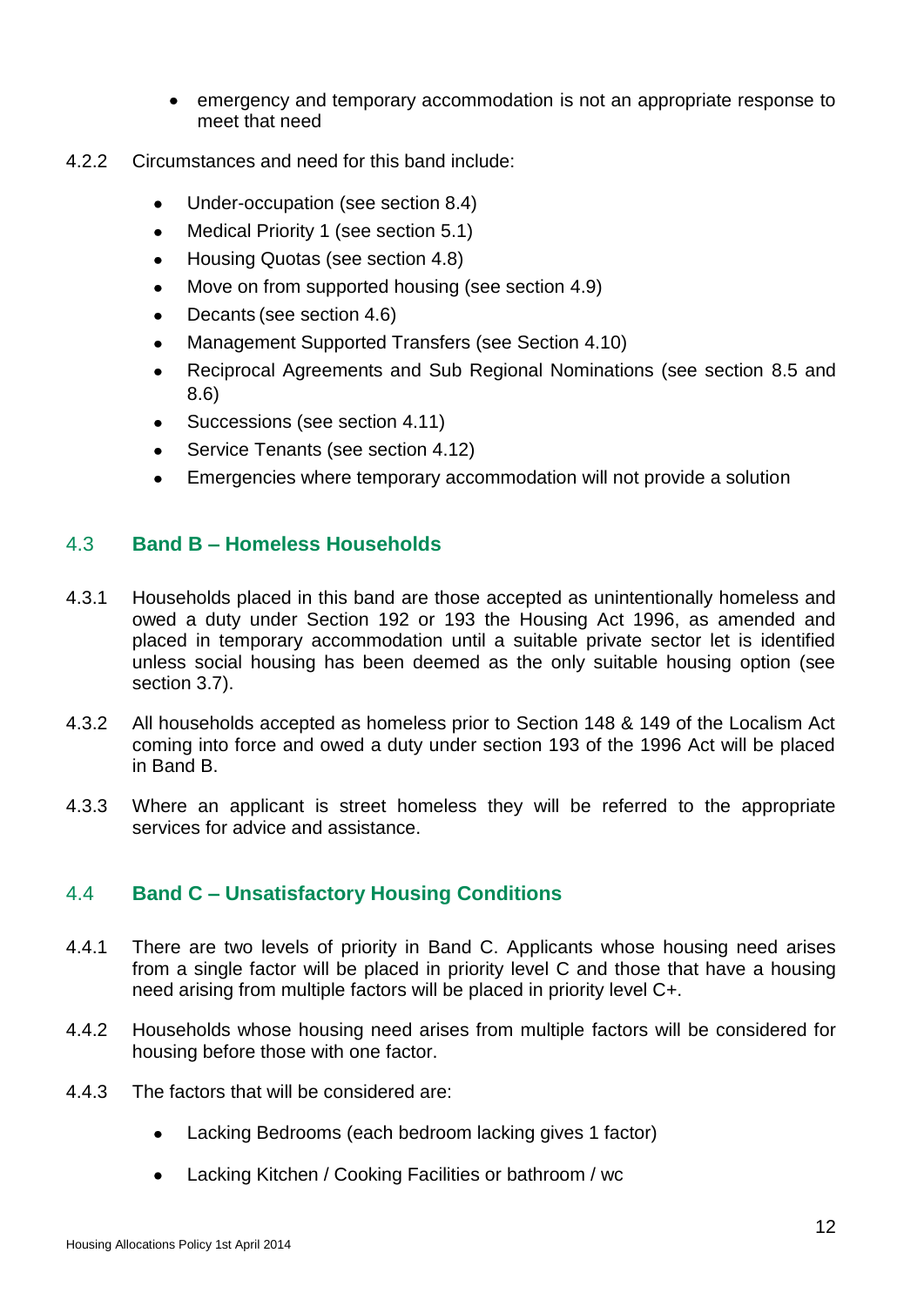- Lacking a Living room (excluding single people)
- Sharing with Unrelated people (excluding single people under 35)
- **Disrepair**
- Medical Priority 2 cases  $\bullet$
- Social & Welfare Needs, including hardship grounds  $\bullet$
- 4.4.4 Explanation of the factors above can be found in Section [5](#page-15-0)

#### <span id="page-12-0"></span>4.5 **Band D – Threatened with Homelessness or Living in Insecure Accommodation**

- 4.5.1 Households are threatened with homelessness if they have been served with a valid notice by their landlord or mortgage lender in accordance with the relevant legislation.
- 4.5.2 Households who are staying or living with family or friends on a 'bare license' are considered to be living in insecure accommodation.

#### <span id="page-12-1"></span>4.6 **Decants**

- 4.6.1 These are households occupying London of Borough of Sutton properties that are due for demolition or are part of a regeneration programme. These households will be considered in accordance with agreements and policies set out in the appropriate Regeneration Scheme
- 4.6.2 Households who are living in London Borough of Sutton properties that require major works to be completed and a temporary move will not meet the needs of the household will also be considered to be a Decant.

#### <span id="page-12-2"></span>4.7 **Armed Forces & Reserve Forces Personnel**

- 4.7.1 Households who fall into one of the following categories will be given additional preference on the Housing Register:
	- members of the Armed Forces and former service personnel, where the application is made within 5 years of discharge
	- $\bullet$ serving or former members of the Reserve Forces who need to move because of serious injury, medical condition or disability sustained as a result of their service
	- bereaved spouses and civil partners of members of the Armed Forces leaving Services Family Accommodation following the death of their spouse or partner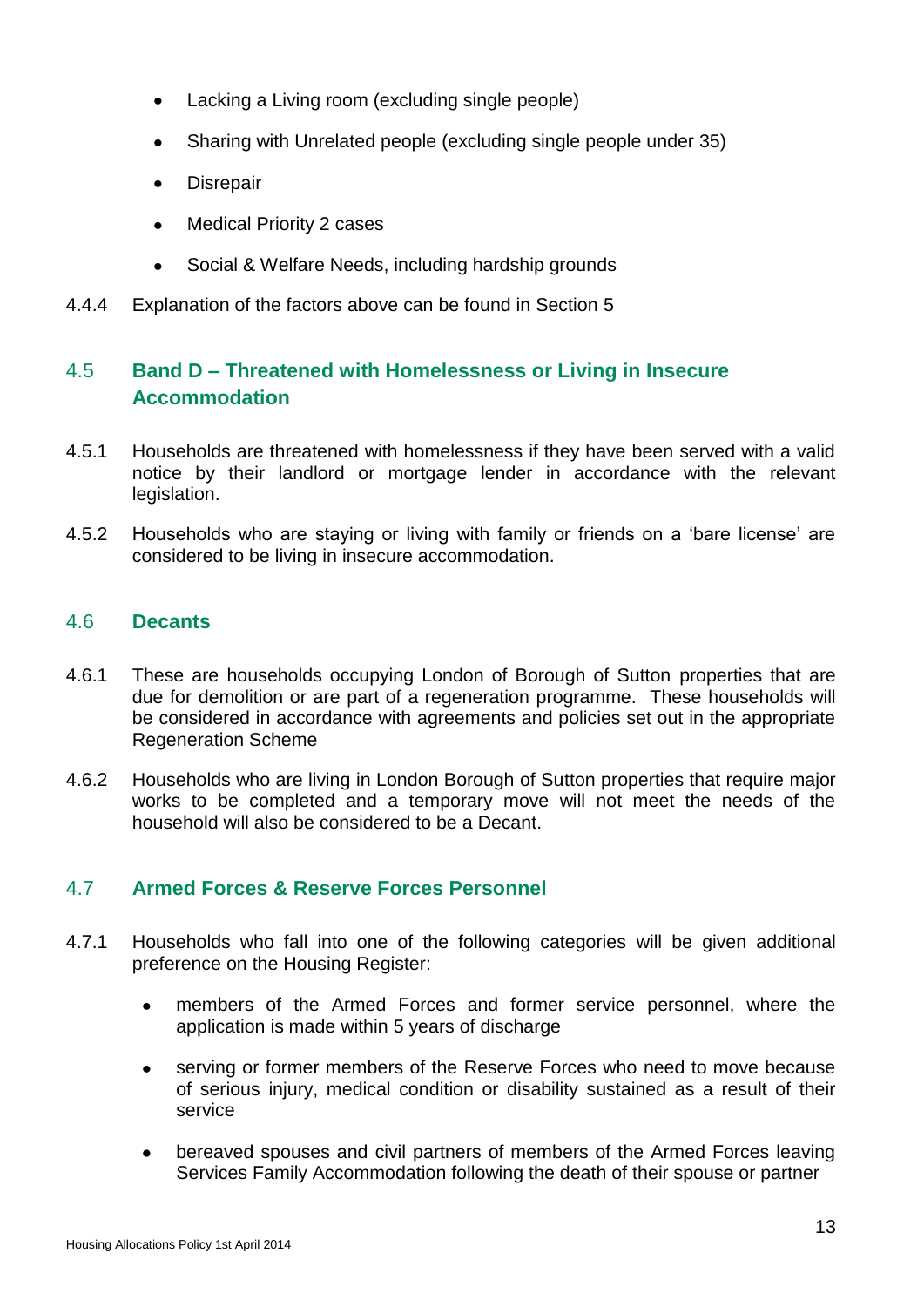- 4.7.2 Households who fall into a reasonable preference category will qualify for inclusion on the Housing Register regardless of their local connection / residency and will be given additional preference by being placed at the top of the band that for which their application qualifies.
- 4.7.3 Armed forces personnel who fall outside of the reasonable preference categories, whether or not they have a local connection, will be given some preference on the Housing Register and will be placed in Band D.

#### <span id="page-13-0"></span>4.8 **Housing Quotas**

- 4.8.1 The Council recognises the role of other statutory services in meeting need and how adequate and appropriate housing assist in meeting care and support needs. Therefore, each year a limited number of properties is made available to the services listed below to support them meet their statutory functions through a number of client-specific 'quotas'. The following services currently have referral rights:
	- $\bullet$ Leaving Care
	- Children & Families  $\bullet$
	- Probation  $\bullet$
	- Adult Social Services & Health  $\bullet$
- 4.8.2 The number of referrals available will be set out in the Annual Letting Plan (see section [10.1\)](#page-26-2) and will be based on evidenced need.
- 4.8.3 All quota referrals must be agreed by the authorised officer of the relevant service and meet the eligibility and qualify for inclusion on the Housing Register as set out in Section [3](#page-5-0) above.
- 4.8.4 Where a household does not meet the eligibility criteria or qualify for social housing under the provisions of the allocations policy the application will be referred to the Housing Needs and Homeless Prevention Service Manager for consideration.

#### <span id="page-13-1"></span>4.9 **Move-on from Supported Housing**

- 4.9.1 Households placed in supported housing in the borough will be considered for moveon to independent accommodation.
- 4.9.2 Service Level Agreements with the Supported Housing Providers will set out the criteria for referral and will be managed by the Gateway Service.
- 4.9.3 Applicants referred for move-on to independent accommodation will be considered for the full range of provision available (including private sector accommodation) to meet their housing need. Only cases with a demonstrable need for long term settled accommodation will be prioritised for social housing.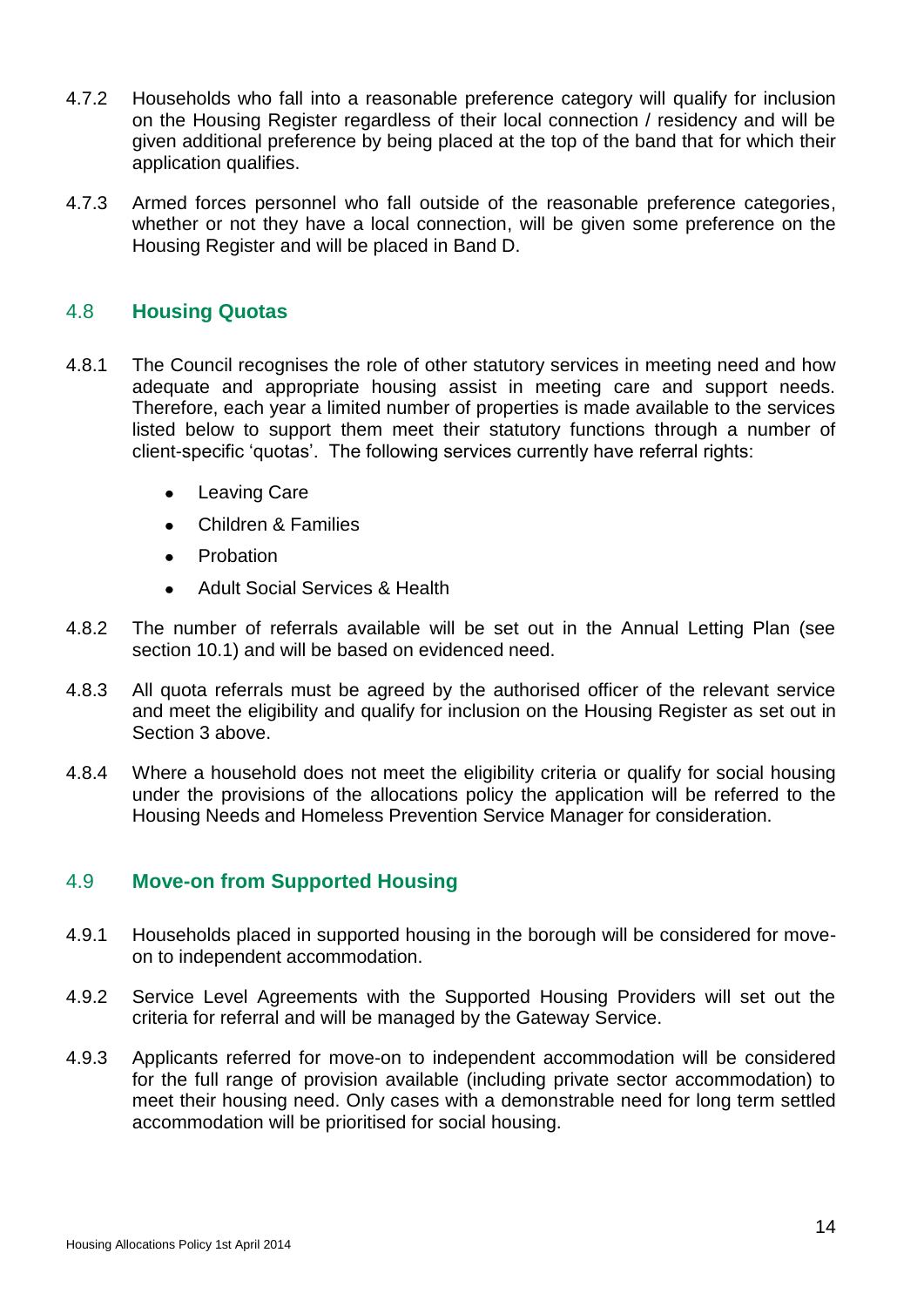#### <span id="page-14-0"></span>4.10 **Management Supported Transfers**

- 4.10.1 A 'management transfer' will be considered for an existing council tenant where there is a demonstrable evidence to support a move to alternative housing and where temporary accommodation will not provide an adequate response to the issues arising. Any the alternative property offered will be of the same in type and size and will create no betterment of the household's accommodation.
- 4.10.2 A request for a management transfer must be made by the Head of Community Cohesion, Sutton Housing Partnership and agreed by the Housing Needs and Homeless Prevention Service Manager.

#### <span id="page-14-1"></span>4.11 **Successions**

- 4.11.1 Some households will have the right to succeed to a council tenancy, the eligibility criteria is set out in the Council's Tenancy Strategy.
- 4.11.2 Households with a right of succession to a council property but who occupy accommodation larger than their household needs will be placed in Band A and made a direct offer of suitable alternative accommodation
- 4.11.3 Households occupying a council property with no right of succession following the death of the tenant but are considered to be vulnerable in accordance with the homelessness legislation will be made a direct offer of suitable alternative accommodation.

#### <span id="page-14-2"></span>4.12 **Service Tenants**

4.12.1 Households whose employment with the London borough of Sutton are coming to an end and are provided with accommodation as part of that employment will be considered for re-housing in accordance with the Service Tenants handbook.

#### <span id="page-14-3"></span>4.13 **General Transfers**

4.13.1 Each year a small number of lettings will be identified in the annual lettings plan to enable existing local authority tenants with no need to transfer to alternative social housing. Priority for housing will be based on the length of their current tenancy and a transfer will only be granted where the current property is in a 'lettable' condition.

#### <span id="page-14-4"></span>4.14 **Older People who do not meet the Eligibility Criteria**

4.14.1 Applicants over the age of retirement who want or would benefit from Sheltered Housing and do not meet the residency requirement or do not have a housing need will be held on a separate list.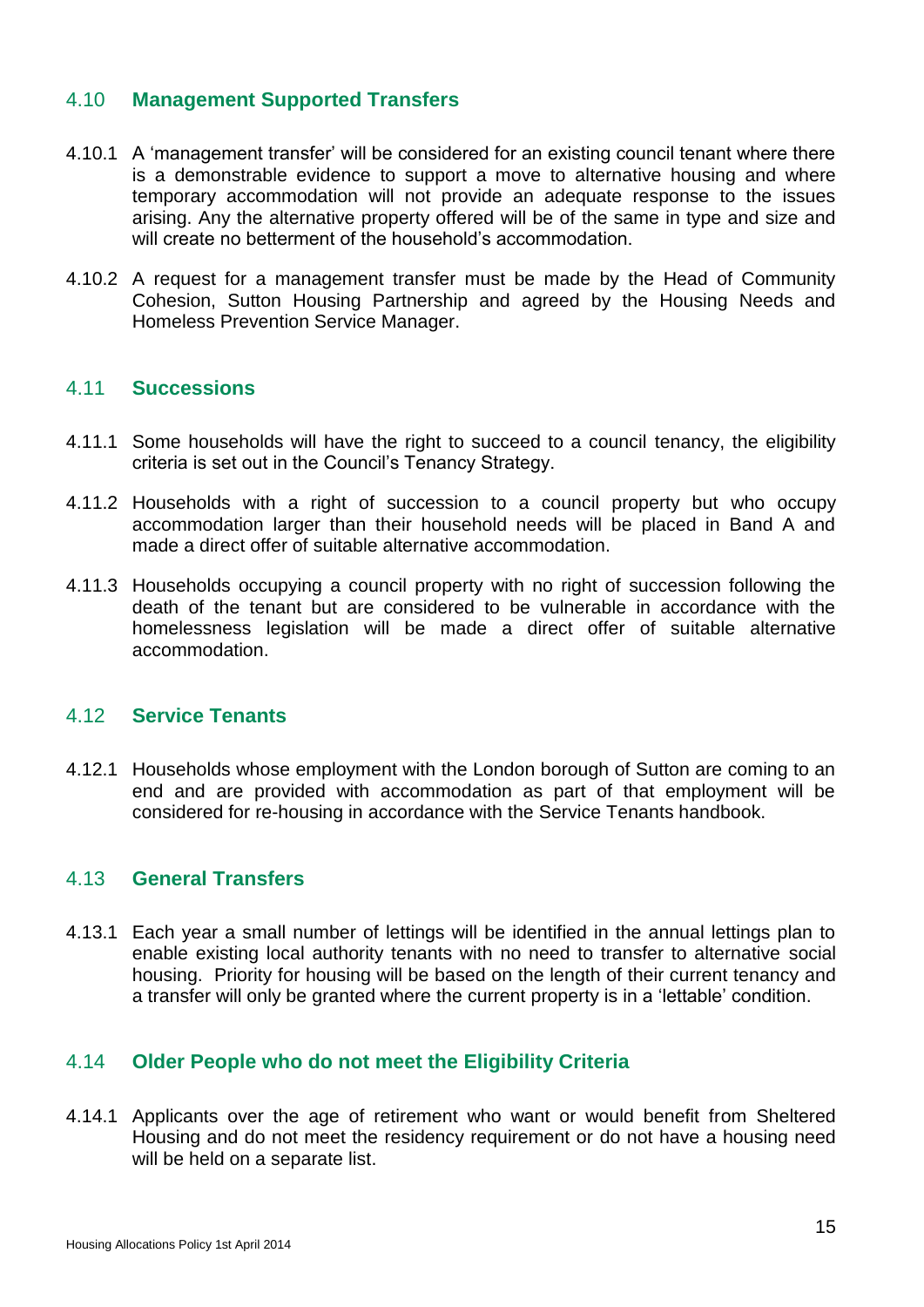- 4.14.2 Households will be considered for Sheltered Accommodation where a property is not allocated to households in Bands A to D on the Council's Housing Register.
- 4.14.3 Priority on this list will be based on the date of application.

# <span id="page-15-0"></span>**5 Assessment of Housing Need**

#### <span id="page-15-1"></span>5.1 **Medical Assessments**

- 5.1.1 Medical priority is restricted to two groups: Priority 1 those with an urgent medical need for alternative accommodation and Priority 2 - those with a non-urgent medical need for social housing.
- 5.1.2 A Priority 1 medical case arises where:
	- a household in which one of its members has a **serious**, possibly life  $\bullet$ threatening, illness or disability and whose housing circumstances are affecting the applicant's health **very severely**

**or** 

a person to be discharged from hospital, and it is likely will be deemed priority, non-intentionally homeless if not re-housed

**or**

a household in which one of its members is housebound due to the design of, or access to, the building and where alternative housing will resolve that situation

#### **and**

social housing will demonstrable contribute to alleviating the impact of the medical condition.

#### 5.1.3 A Priority 2 medical case arises where:

a household in which one or more of its members has an illness or  $\bullet$ disability and they specifically require social housing to address their medical condition. Examples of circumstances that meet this criterion include the need for an adapted or accessible property or the need for stability due to a social disability or mental health problem

#### **and**

social housing will demonstrable contribute to alleviating the impact of the medical condition

or

a child has a serious medical condition and, in the view of the medical adviser, there is a need for settled accommodation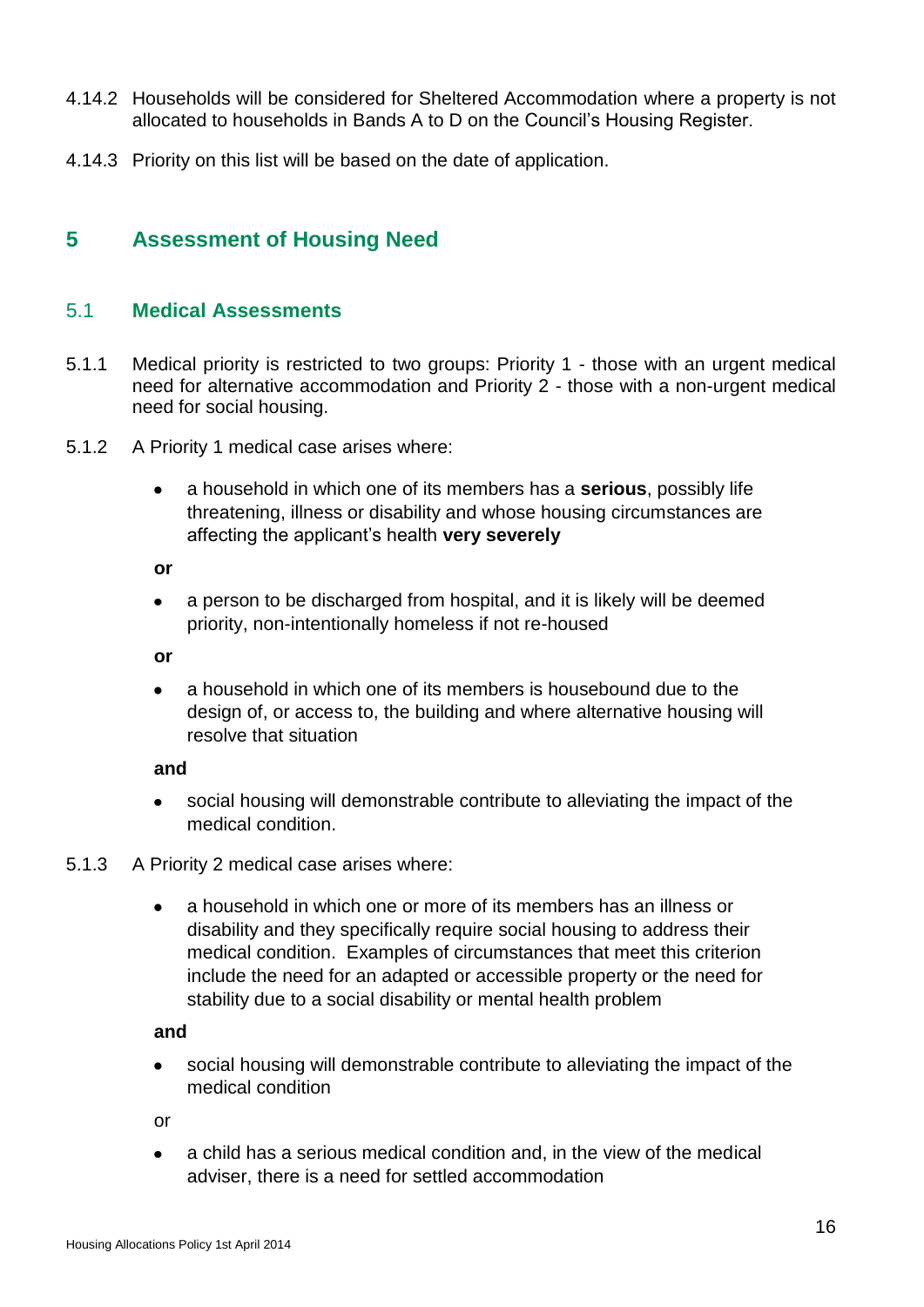#### <span id="page-16-0"></span>5.2 **Bedroom Standard**

- 5.2.1 Households will be considered to be lacking bedrooms if their household composition requires more bedrooms than their current accommodation has available or the bedrooms available are too small for the number of occupants.
- 5.2.2 A separate bedroom will be awarded for each:
	- married or co-habiting couple or single parent
	- two household members aged 10 years and over of the same sex  $\bullet$
	- two household members aged under 10 years regardless of sex

Children of different sexes where one is over the age of 10 will not be expected to share a bedroom

- 5.2.3 An unborn child will be considered for the purpose of assessing bedroom need when documents from the 20 week scan have been provided and unless evidence is provided with regarded to the sex of the child they will be considered to be the same sex as any other child in the household.
- 5.2.4 Households must either be living together as a family unit or be reasonably expected to reside together.

#### <span id="page-16-1"></span>5.3 **Bedroom Size Definitions**

5.3.1 Households who are living in accommodation with the right numbers of bedrooms may be considered to need additional space if the bedrooms are smaller than required by the number of occupants as defined below

| <b>Measurements</b>              | <b>Size</b> | No. of people |  |
|----------------------------------|-------------|---------------|--|
| 8.4 Sq meters (90sq ft) or above | Double      | 2 people      |  |
| Under 8.4 Sq meters (90 sq ft)   | Single      | 1 person      |  |

#### <span id="page-16-2"></span>5.4 **Allocation of an Additional Bedroom**

- 5.4.1 Where there is a demonstrable need for a full time and permanent 'live-in' carer an additional bedroom may be awarded. In most instances this will be demonstrated by the existence of an agreed care plan.
- 5.4.2 An additional bedroom may be awarded in exceptional circumstances for families with a child who has an enduring social disability and whose behaviour has a significant detrimental or adverse affect on other household members, as determined by the Physical & Social Disability Housing Panel (see section [9.2\)](#page-26-0).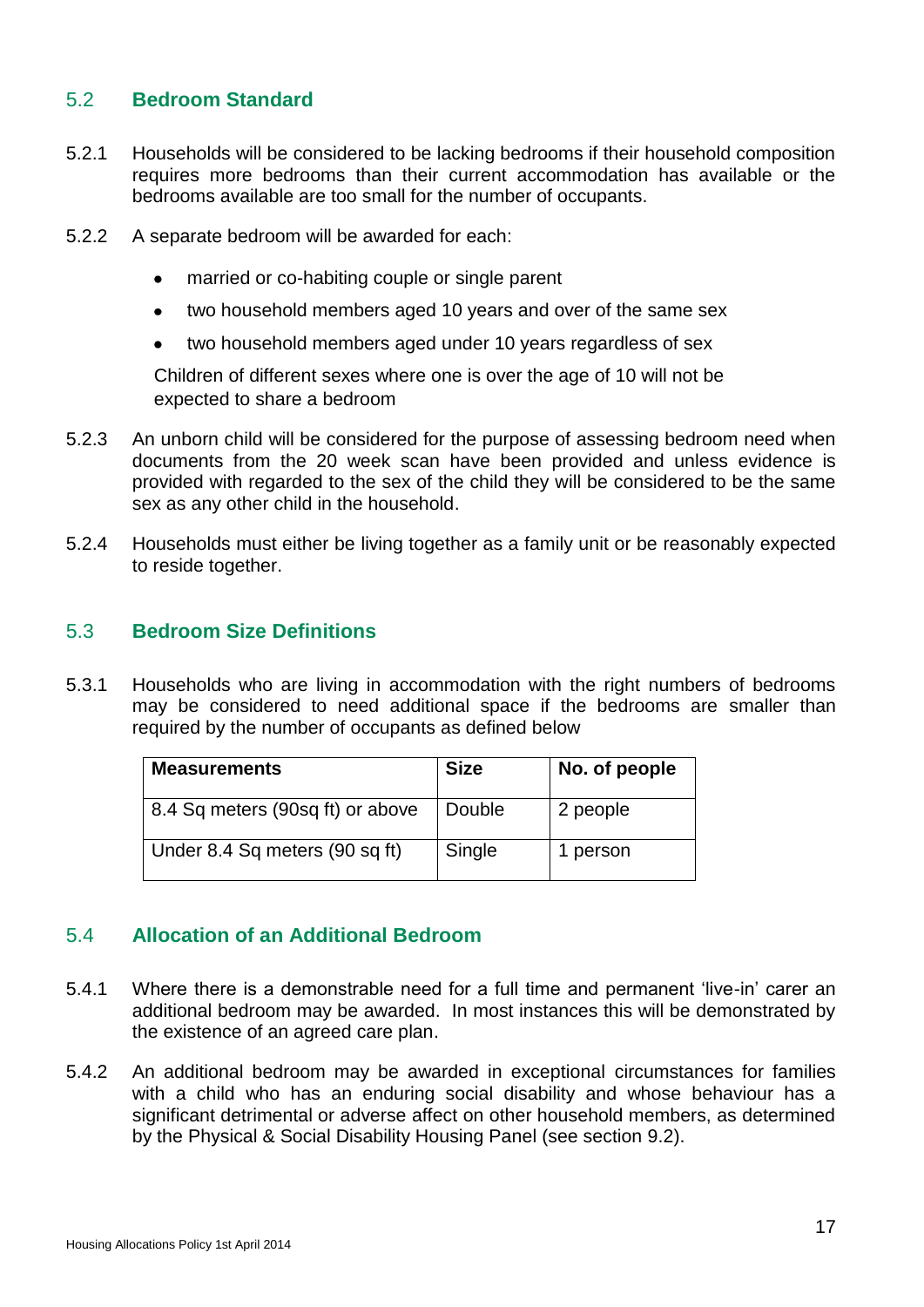- 5.4.3 Under-occupiers who are moving from a larger property may be permitted to have 1 bedroom in excess of need.
- 5.4.4 An extra bedroom may be awarded in other exceptional circumstances for medical or social and welfare reasons.

#### <span id="page-17-0"></span>5.5 **Overnight Access / Shared Residency of Children**

- 5.5.1 Where children are subject to a shared residency arrangement the children are only considered to need one home of adequate size. Where either parent has a home of adequate size the remaining parent will be assessed as having overnight access.
- 5.5.2 Single parents under 35 with over-night access to children will be assessed as requiring self contained accommodation.
- 5.5.3 Single parents over 35 with overnight access to children will be considered to need access to a living room.

#### <span id="page-17-1"></span>5.6 **Split Families**

- 5.6.1 Where a family unit is not currently residing together the assessment will be based on the part of the household that occupies accommodation that provides them with the most suitable housing providing there is a reasonable expectation that they should reside together.
- 5.6.2 The residency qualification will be based on that part of the household with the longest residency in the borough.

#### <span id="page-17-2"></span>5.7 **Severe Over-crowding**

- 5.7.1 Severe over-crowding arises where a household is lacking 2 or more bedrooms.
- 5.7.2 Where a household is severely overcrowded that household will be able to bid for and move to a property that remains smaller than their assessed need provided it improves their housing conditions and where it does not result in continuing statutory over-crowding (e.g. a household currently living in a one bedroom home but needing three bedrooms could move into a two bedroom property).
- 5.7.3 Where a household moves to a property smaller than their assessed needs a fresh application will need to be made for inclusion on the Housing Register for larger accommodation and that assessment will be made on the current accommodation occupied.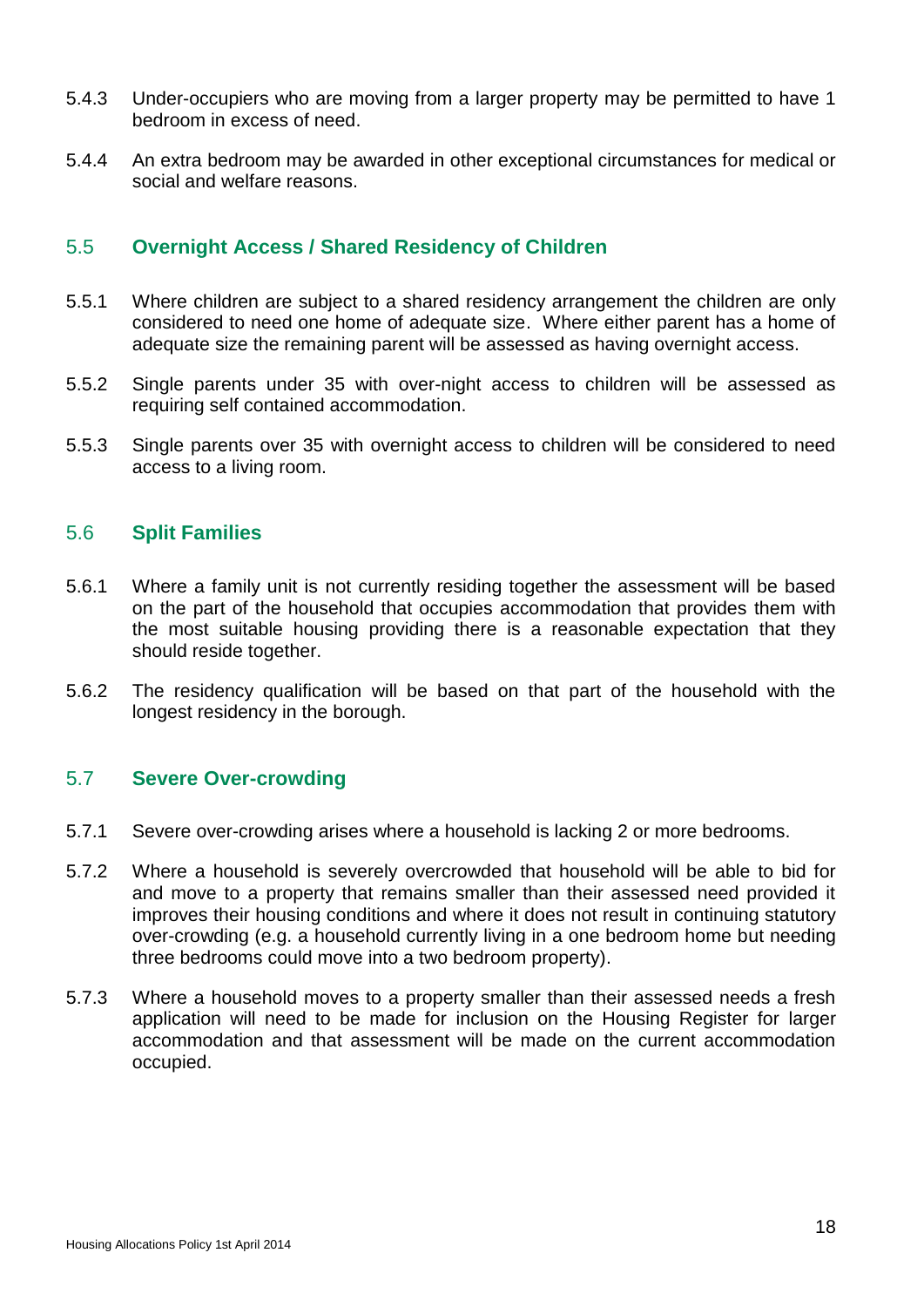#### <span id="page-18-0"></span>5.8 **Accessible Accommodation**

- 5.8.1 Applicants with mobility difficulties and who have a need for adapted or accessible accommodation will be assessed in accordance with the Accessible Housing Register guidance (AHR) and will be restricted to properties that match their assessed need.
- 5.8.2 The assessment will be made by the Physical & Social Disability Housing Panel (see section [9.2\)](#page-26-0)

#### <span id="page-18-1"></span>5.9 **Lacking Facilities**

- 5.9.1 Households will be considered to be lacking facilities if they do not have access to any of the following: bathroom, kitchen / cooking facilities, hot/cold water supply, electricity or inside WC.
- 5.9.2 With the exception of single people (of any age), households will be considered to be lacking facilities if they do not have access to a living room.
- 5.9.3 Single people over the age of 35 who have overnight access to children and do not have access to a living room will be considered as lacking facilities.
- 5.9.4 Lack of facilities must not be due to failure to pay for the supply of electric / gas / water or due to failure to take proper and reasonable steps to rectify the situation or make best use of the accommodation available to them.

#### <span id="page-18-2"></span>5.10 **Sharing Facilities**

- 5.10.1 With the exception of single people under the age of 35, households living in accommodation where facilities are shared with people to whom they are not related or do not form part of a sharing arrangement their extended household (for example by marriage or flat / house share arrangements) will be considered to be lacking facilities in unsuitable accommodation.
- 5.10.2 Single people under the age of 35 are not considered to need self contained accommodation unless they have overnight access to children or they have a social disability.

#### <span id="page-18-3"></span>5.11 **Social & Welfare Factors**

- 5.11.1 Households will be considered to be in unsatisfactory housing conditions if they have a social or welfare need for alternative accommodation, including:
	- People who have a need to live in a particular locality and where failure to meet that need would result in hardship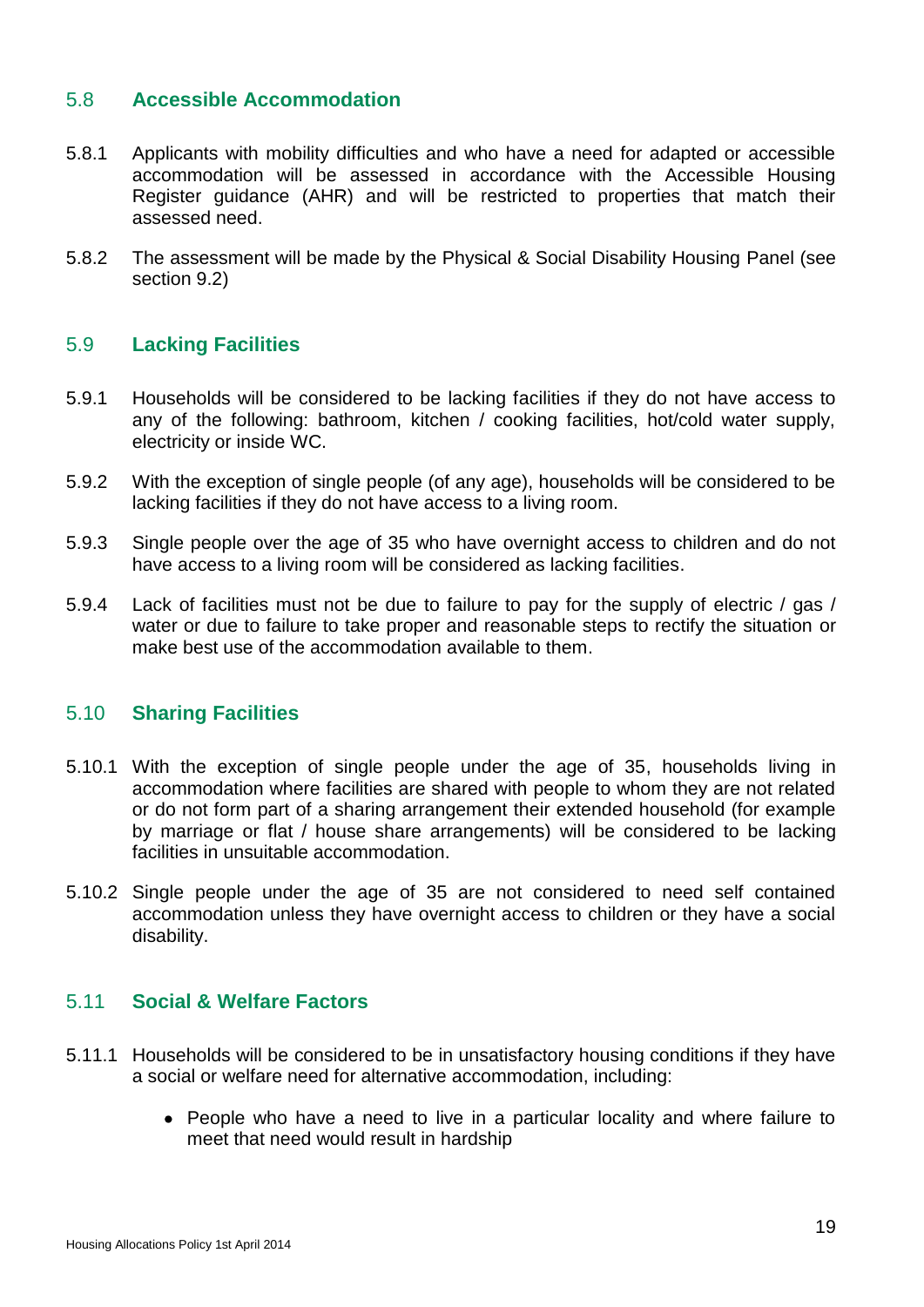- Families with children with a serious medical condition where in the view of the medical adviser there is a need for settled accommodation
- Families with children who are also assessed as particularly vulnerable by children services through their Special Educational Needs Panel and/or have a need for long term settled accommodation
- Adults with a need for long term settled accommodation as assessed by the Vulnerable Adults Housing Panel (see section [9.1\)](#page-25-3)
- Households who can demonstrate that they are required to give or receive constant care and attention to/from a close relative, as evidenced by a professional's report (e.g. Social Worker, GP, Occupational Therapist) and supported by the Councils Medical Adviser
- Households who have a need for accessible accommodation, and the lack of availability of that type of accommodation in the private rented sector, means that they would be disadvantaged in securing alternative accommodation.

#### <span id="page-19-0"></span>5.12 **Disrepair**

- 5.12.1 Households will be considered to be in unsatisfactory housing conditions if their property has been inspected by Environmental Health and an improvement Notice or Prohibition Order has been served on their landlord.
- 5.12.2 The disrepair must not be due to the failure by the applicant to take proper and reasonable steps to rectify the situation.

#### <span id="page-19-1"></span>5.13 **Worsening of own Circumstances**

- 5.13.1 Where it is determined that an applicant has taken an action or no action that worsens their housing circumstances and the action or omission is judged to have enhanced the households priority on the housing register, their application will be assessed as if that action or omission had not been taken for a period of 2 years. Examples include:
	- Households who have created overcrowding by moving in other people who are not reasonably expected to reside with them
	- Households who have moved other people into accommodation that makes it unsuitable
	- Households who have been found intentionally homeless
	- Households who have increased their financial liability on non essential expenditure shortly before their application for housing
- 5.13.2 Households are expected to make best use of their accommodation and applications will be assessed to reflect the best use of the space available to the household.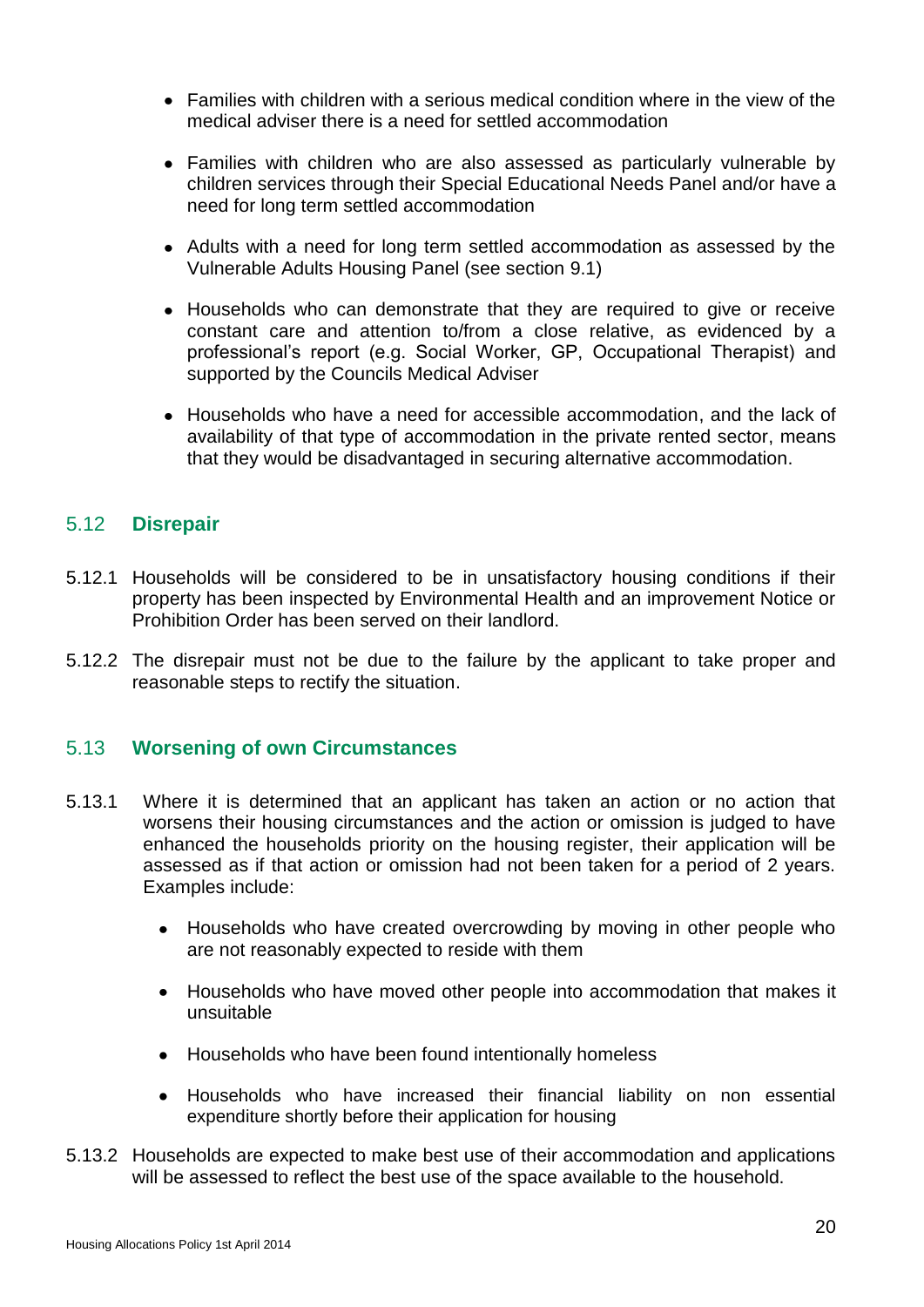# <span id="page-20-0"></span>**6 Choice Based Lettings (CBL)**

#### <span id="page-20-1"></span>6.1 **Introduction**

- 6.1.1 The Council operates a choice based lettings system; to participate applicants must be on the Housing Register. Vacancies are advertised through Sutton HomeChoice and applicants are able to express an interest by bidding for properties of their choice.
- 6.1.2 The level of choice an applicant has will depend on the band in which they have been placed and any agreed restrictions on the type of property that will meet their needs.
- 6.1.3 Other than where the circumstances for a direct offer arise, applicants on the Housing Register in Bands B, C and D and those seeking a transfer can exercise choice by bidding for properties advertised within the bedroom size to which the household is entitled.
- 6.1.4 All bids must be made through the CBL website, automated telephone system or text message.
- 6.1.5 Where an applicant is vulnerable and is unable to access the website to place their bids, automated bidding can be set up for them. This can be arranged by contacting the Housing Information and Assessment Team.
- 6.1.6 Properties will be advertised from Thursday to Sunday each week.
- 6.1.7 Properties advertised will be allocated to the applicant with the highest priority who has placed a bid unless a direct offer to a Band A or B household is made.

#### <span id="page-20-2"></span>6.2 **Direct Offers**

- 6.2.1 With the exception of decants and under-occupiers, applicants in Band A will be made a direct offer of accommodation.
- 6.2.2 These applicants will be given the opportunity to express any particular requirements, at the point of application, which will be taken into account when making an offer of accommodation. However, the match between a property and an applicant's housing needs will be the primary factor in the allocation of a property. One suitable offer of accommodation will be made to households in Band A.
- 6.2.3 Households in Band B will be made a direct offer of accommodation where a household is not bidding for properties or where a direct offer makes best use of the resources available. This would include where:
	- A property has been advertised to Band B applicants and no successful bids are received
	- An applicant has reached the top of the Band and has not selected a property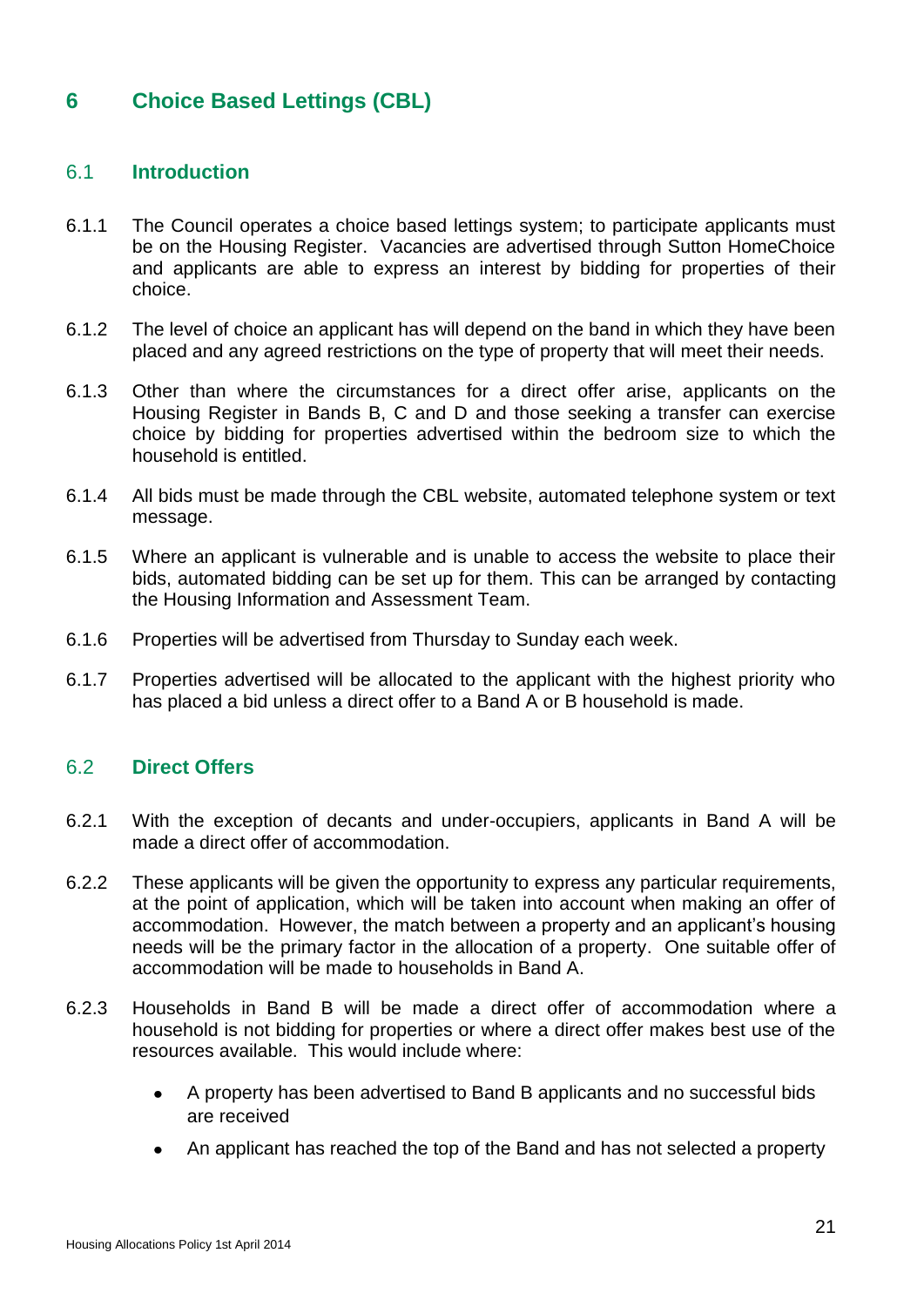- Directly allocating accommodation will maximise the use of temporary or permanent accommodation
- 6.2.4 Consideration will be taken of the needs and preferences of these households and some types or locations of properties may be excluded before an offer is made. One suitable offer of accommodation will be made.
- 6.2.5 If a Band A applicant refuses a suitable offer of accommodation the application will be reassessed and placed in the Band that reflects their circumstances or be removed from the Register if they do not meet the criteria for any other Band.
- 6.2.6 Where a Band B applicant refuses an offer of suitable accommodation the applicant will no longer be treated as a homeless household. A fresh application should be made and that application will be reassessed based on their current living situation.
- 6.2.7 Where possible, a single applicant with overnight access to children will not be made a direct offer of accommodation with shared facilities. Where the applicant is over 35 the accommodation will include a living room.

#### <span id="page-21-0"></span>6.3 **Floor Levels**

- 6.3.1 Applicants using the CBL system will be able to exercise their choice in relation to the floor levels on which the property is situated unless they have a medical recommendation that excludes properties on certain floor levels.
- 6.3.2 Where a direct offer of accommodation is made to a household a property on any floor level within a block of flats may be offered, unless there is a medical recommendation limiting the floor level - for example, where there are mobility problems.
- 6.3.3 A medical recommendation relating to floor levels will apply to both internal and external floor levels. A ground floor recommendation will preclude households being considered for properties with internal stairs, unless the property has a lift available.

#### <span id="page-21-1"></span>6.4 **Bidding Restrictions**

- 6.4.1 Some properties advertised may have restrictions on the type of household eligible to bid or the priority order in which applicants will be considered. Restricted properties include:
	- Sheltered Accommodation
	- properties designated for applicants over the age of 55  $\bullet$
	- properties subject to a Sensitive Let (see section [10.4\)](#page-28-0)  $\bullet$
	- properties subject to a Local Lettings Plan (see section [10.3\)](#page-27-1)  $\bullet$
	- properties advertised to a particular Band
- 6.4.2 Where the property advertised is owned by a housing association additional restrictions may apply in accordance with the association's allocation policy.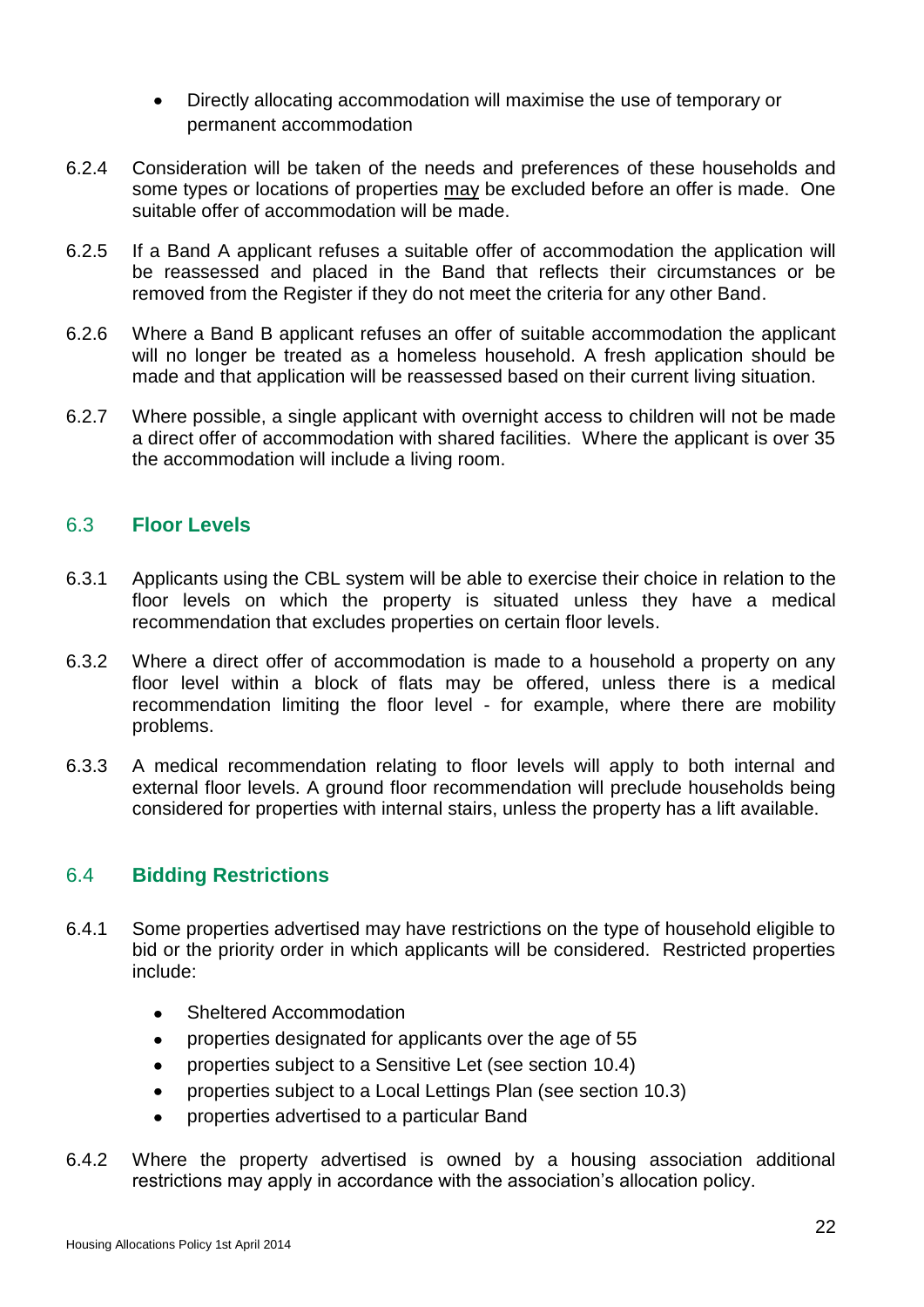6.4.3 Where restrictions are applied details will be given on the advert.

#### <span id="page-22-0"></span>6.5 **Property Information**

- 6.5.1 All properties advertised will give information on any qualification criteria and any priority to be given to certain applicants, this will include any special arrangements applied due a local lettings policy or sensitive let (see section [10.3](#page-27-1) and [10.4\)](#page-28-0).
- 6.5.2 Property adverts will also include details of the rent payable, tenure, any special features and local facilities where available.

#### <span id="page-22-1"></span>6.6 **Offers of Accommodation**

- 6.6.1 Following the advert closing the successful applicant (or applicants in the case of multiple viewings) will be invited to view the property, usually within 3 days.
- 6.6.2 If the property is ready for letting the successful applicant will be expected to sign the tenancy agreement at the earliest opportunity.
- 6.6.3 Failure to attend a viewing may be counted as a refusal of an offer.

#### <span id="page-22-2"></span>6.7 **By-passing /Skipping of Applicants**

- 6.7.1 Applicants who submit a bid for a property may not be invited to view the property if one of the following circumstances applies:
	- the household did not have the highest priority date of those applicants that submitted bids for the property advertised
	- the property belongs to a housing association and the household does not meet the association's allocation policy (this will normally be specified on the advert)
	- the household no longer meets the qualification criteria e.g. has rent arrears  $\bullet$
	- the applicant is not able to provide evidence of their circumstances or proof of ID when requested
	- the applicant does not respond within 2 days to the invitation to view the property
	- there is a local lettings policy in place and the household does not meet the criteria
	- the property is subject to a sensitive let and the household does not meet the eligibility criteria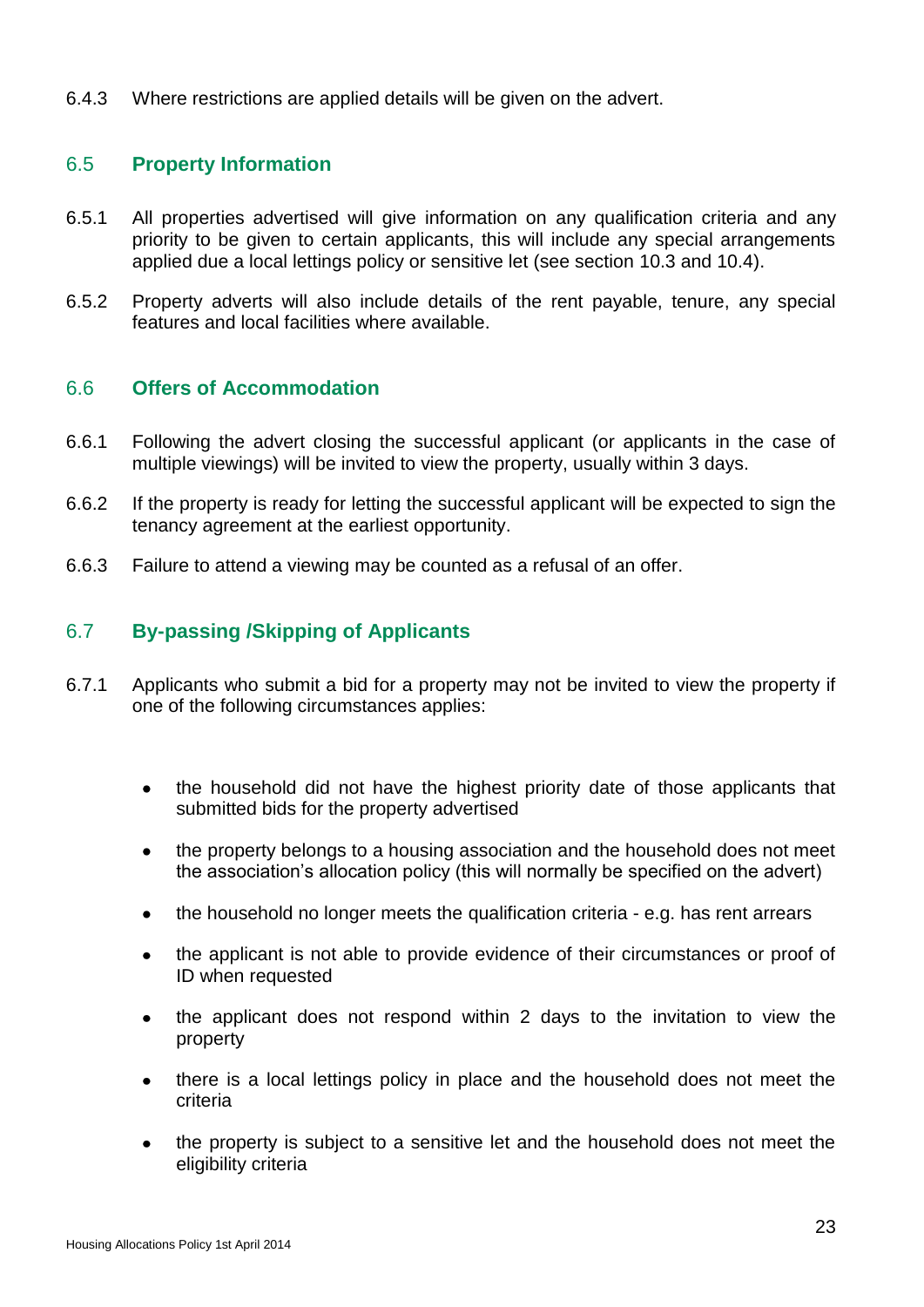- the applicant is not available to take up the offer of the property e.g. in prison
- the property is withdrawn for a priority household in Band A or B

# <span id="page-23-0"></span>**7 Sheltered Housing and Extra Care Housing**

#### <span id="page-23-1"></span>7.1 **General Sheltered Housing**

- 7.1.1 Due to the specific nature of sheltered housing additional eligibility criteria will apply.
- 7.1.2 The criteria for allocating sheltered housing will be based on the following;
	- Age
- the applicant is over 60 and
- has a recommendation for sheltered housing from a social or health care agency or
- has requested sheltered housing
- Care needs
	- the applicant is under 60 and
	- has a physical or sensory disability and
	- sheltered housing could assist the applicant in maintaining independent living and
	- whose life style would be compatible with general use of the scheme and
	- has a recommendation for sheltered housing from a social or health care agency
- 7.1.3 Where demand for sheltered housing is greater than the supply, priority will be given to those applicants who have a recommendation for this type of accommodation.
- 7.1.4 Any allocation of sheltered housing will not be made to an applicant, where to do so will compromise the status of the scheme.

#### <span id="page-23-2"></span>7.2 **Extra Care Housing**

- 7.2.1 Extra Care Sheltered housing aims to provide a home for life for older people by providing appropriate housing, care and support and makes the best use of available resources.
- 7.2.2 Eligibility for Extra Care housing is initially based on the same criteria as general sheltered housing above but applicants must also be receiving a care package.
- 7.2.3 Referrals for extra care sheltered housing must be made by the applicant's social worker and be identified as necessary in the support plan.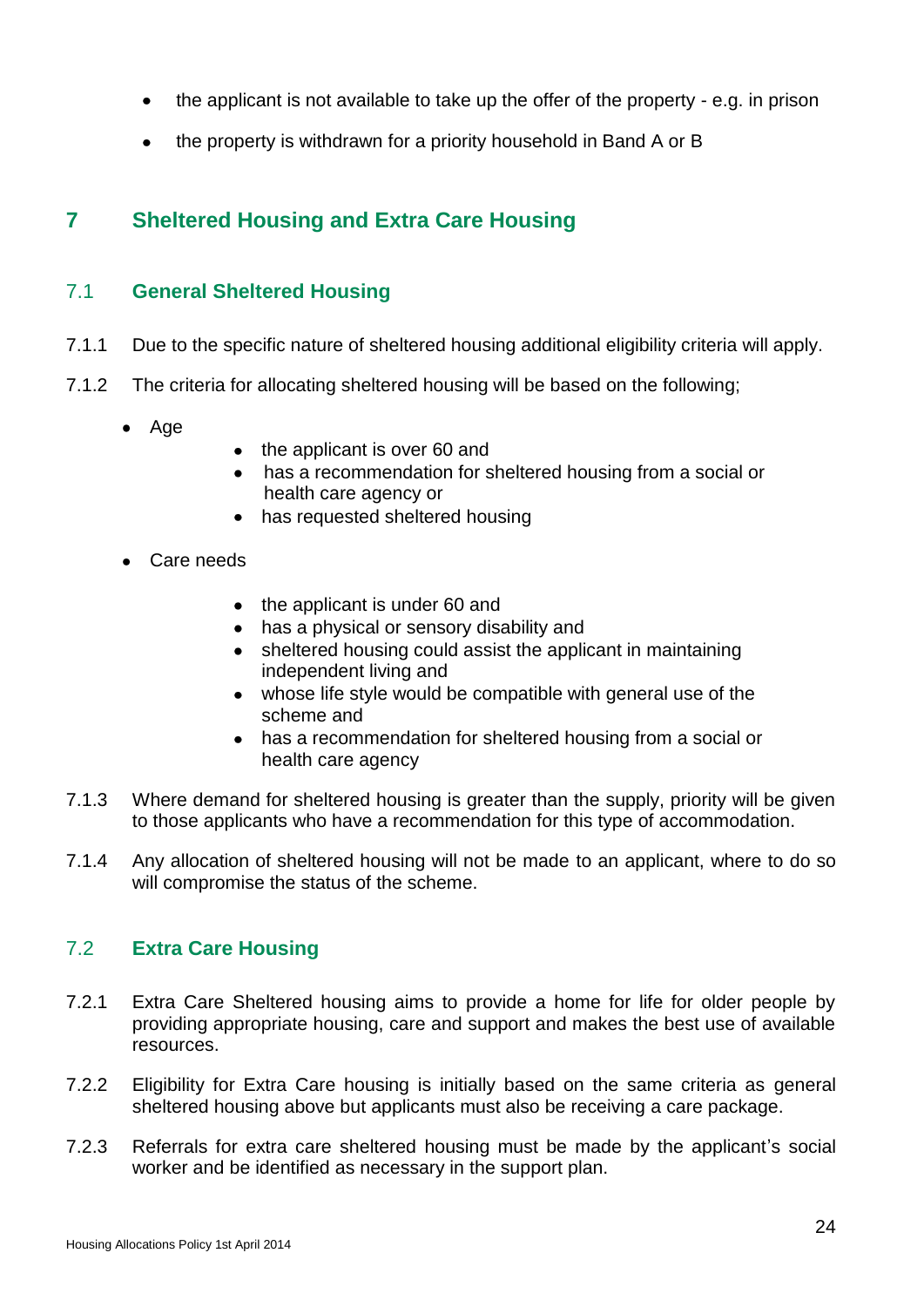7.2.4 The number of care hours received by the applicant may determine which extra care scheme is most suitable for their needs.

#### <span id="page-24-0"></span>**8 Mobility Schemes**

#### <span id="page-24-1"></span>8.1 **Mobility for Existing Social Tenants**

8.1.1 The authority will support and promote mobility arrangements for existing council tenants to move to alternative accommodation.

#### <span id="page-24-2"></span>8.2 **Housing Moves (London Mobility Scheme)**

- 8.2.1 The authority will participate in the London Housing Moves mobility scheme and will make available a small number of properties for tenants in other boroughs registered to move through this scheme.
- 8.2.2 Local authority tenants in the borough will be able to register on the scheme and bid for properties advertised in other participating boroughs.

#### <span id="page-24-3"></span>8.3 **Mutual Exchanges**

8.3.1 Requests for mutual exchanges will be considered in accordance with the bedroom standards above. An exchange will not be agreed where a household will underoccupy as a result of the exchange unless the household was previously underoccupying and the degree of under-occupation has not increased.

#### <span id="page-24-4"></span>8.4 **Under-Occupation Scheme**

- 8.4.1 Households who are living in London Borough of Sutton properties will be able to join the scheme and will be given priority for re-housing.
- 8.4.2 Where a housing association is an 'qualifying partner', households who are living in housing association properties that are larger than their households needs may join the under-occupation scheme, Where the applicant is a tenant of an eligible housing association the resulting vacancy will be returned to the London of Borough of Sutton to nominate a household, and be over and above the agreed annual nomination percentage.
- 8.4.3 The Under-Occupation Officer will work with the household to identify a suitable alternative property and financial incentives may be available to assist with removals and other expenses.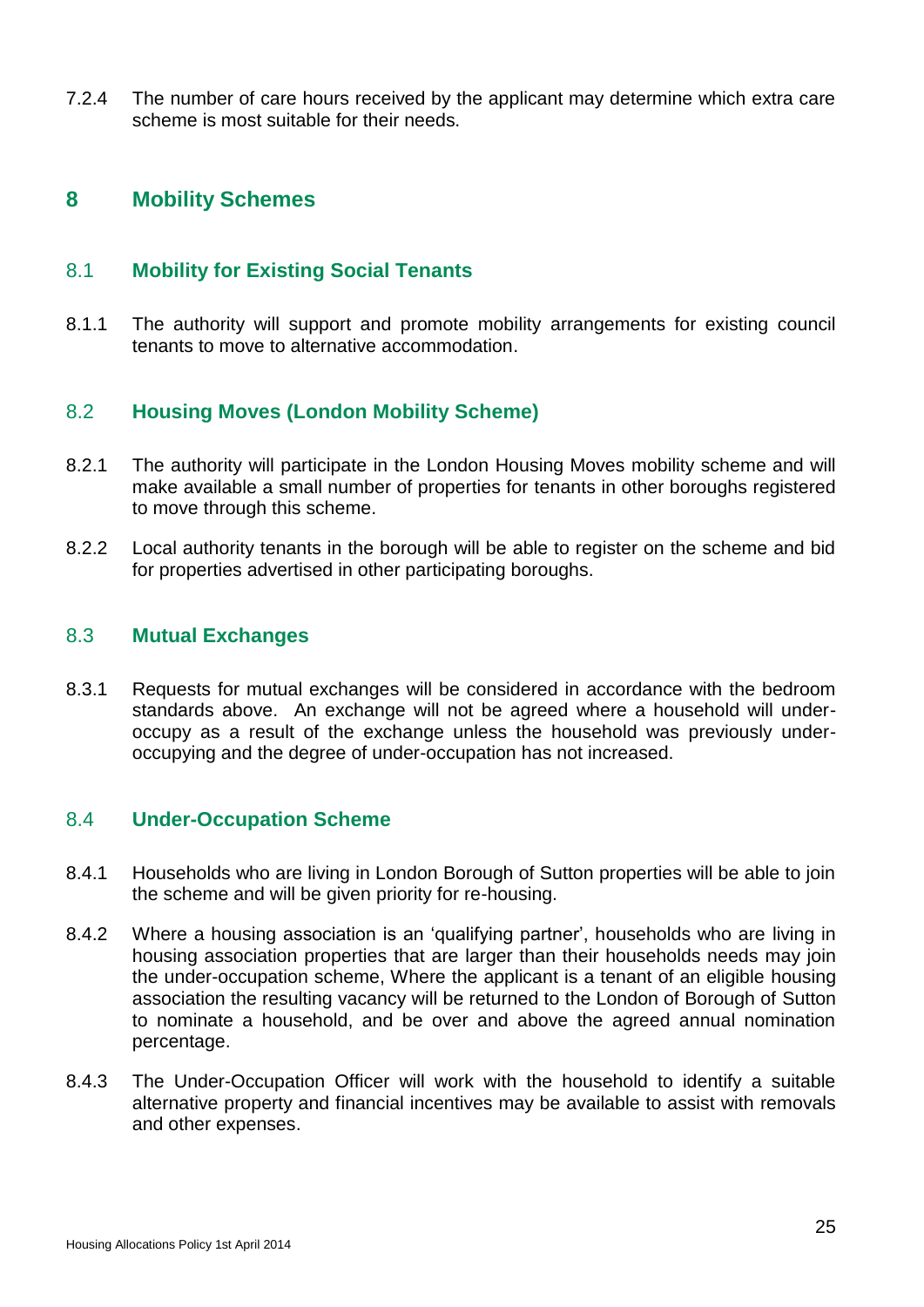#### <span id="page-25-0"></span>8.5 **Reciprocal Arrangements**

- 8.5.1 The London Borough of Sutton will consider requests from other authorities and housing associations to assist a household with housing in the borough providing an existing household on the housing register who wishes to move to their area can be identified.
- 8.5.2 Where a reciprocal arrangement has been agreed the incoming household will be placed in Band A and made a direct offer of accommodation.

#### <span id="page-25-1"></span>8.6 **Sub Regional Nominations**

- 8.6.1 The London Borough of Sutton is part of the South West London Housing Sub Region and existing sub-regional agreements for funding of new developments mean that a proportion of properties must be made available to other authorities within the sub-region.
- 8.6.2 Applicants referred for housing through the sub-regional agreement will be placed in Band A and will be direct matched to properties offered to the sub-regional partners.

#### <span id="page-25-2"></span>**9 Multi-Discipline Housing Panels**

#### <span id="page-25-3"></span>9.1 **Vulnerable Adults Panel**

- 9.1.1 The Vulnerable Adults Panel brings together all the relevant services to recommend the most appropriate way to meet the housing needs of vulnerable people who have complex housing and support or care needs.
- 9.1.2 The Panel aims to identify and pursue solutions to overcome housing difficulties through facilitating access to advice services to prevent homelessness, and agree housing options including private rented, supported and social housing with appropriate support and/or care needs, so that tenancies can be sustained.
- 9.1.3 The membership of the Panel includes representatives from:
	- Housing Centre
	- Sutton Housing Partnership
	- Adults and Safeguarding
	- Drug Services
	- Community Mental Health Team or equivalent
	- **Alcohol Services**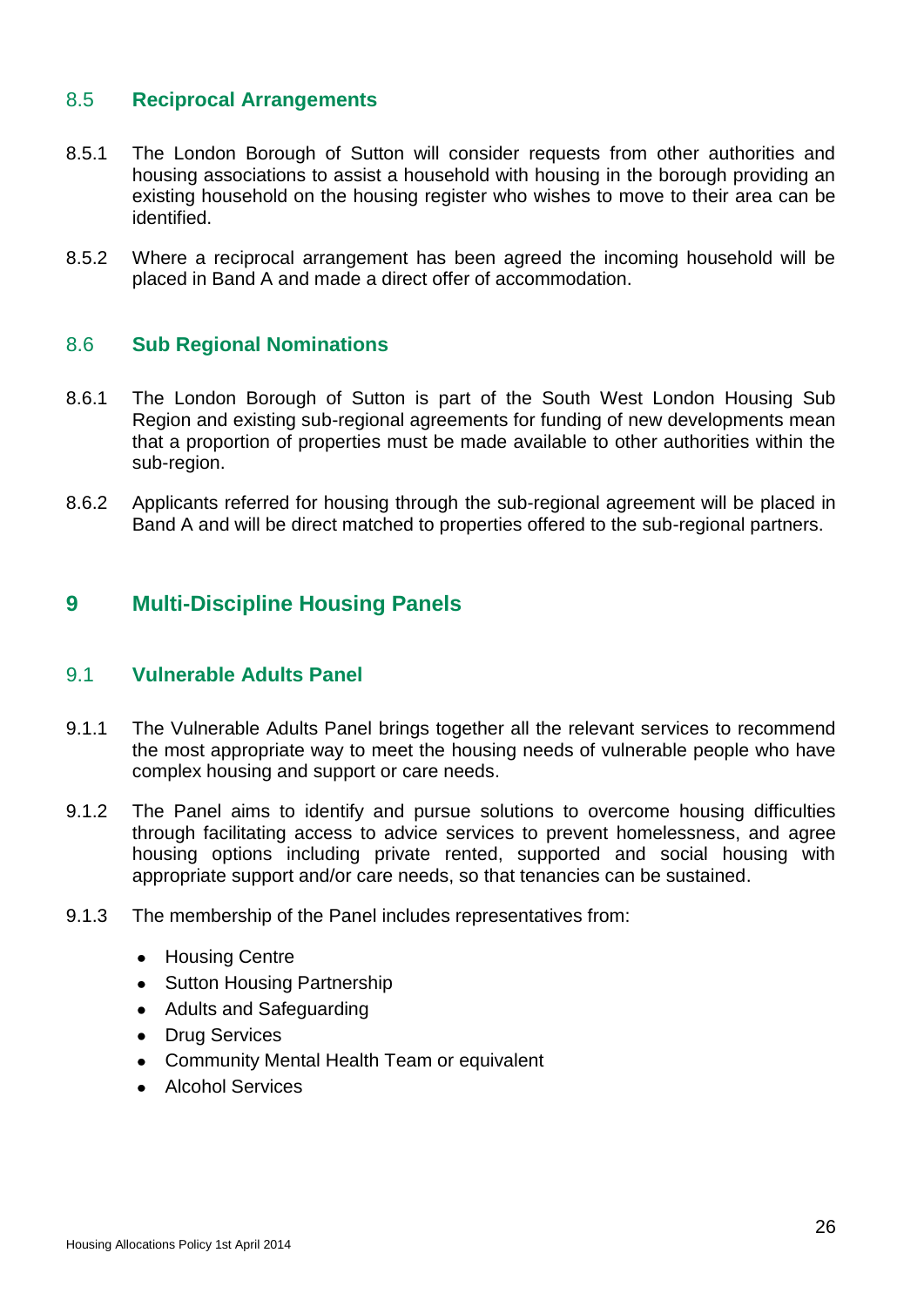#### <span id="page-26-0"></span>9.2 **Physical and Social Disability Housing Panel**

- 9.2.1 The Physical and Social Disability Housing Panel is a multi-agency panel that assesses the needs of households with a physical disability and households with children who have a social disability.
- 9.2.2 The membership of the panel includes all services in the Council that work with disabled households and are responsible for identifying and meeting their housing needs. The following services are currently members of the Panel:
	- Sutton Housing Partnership Voids & Allocations Team  $\bullet$
	- Occupational Therapy Service (Children and Adults)  $\bullet$
	- Housing Centre (Housing Information & Assessment Team)  $\bullet$
	- Children with Disabilities Team
	- Adults and Safeguarding  $\bullet$
	- Housing Enabling Service

#### <span id="page-26-1"></span>**10 How Properties will be Allocated and Let**

#### <span id="page-26-2"></span>10.1 **Annual Letting Plan**

- 10.1.1 This plan will contain an estimate of the supply of homes, which will be available for letting each year including new homes due to be completed and existing homes to be re-let. It will also set out the proportion of the available lettings that will go to each of the Bandings listed above. The expected supply of and demand for housing will be considered.
- 10.1.2 The Housing Needs and Homelessness Prevention Service Manager will be responsible for agreeing the lettings plan and will:
	- $\bullet$ Liaise with development to obtain an estimate of new supply
	- Provide an estimate of re-lets on the previous year's lettings  $\bullet$
	- Consult with services to forecast demand
	- Review the Housing and Transfer Register to forecast demand
	- Agree annual key objectives
	- Set targets for lettings made to each of the Bands
	- Set targets for lettings made to specific schemes or developments  $\bullet$
	- Set targets for lettings made to specific client groups  $\bullet$
	- $\bullet$ Ensure that the agreed percentages give adequate priority to achieve key objectives
	- Monitor overall performance against annual targets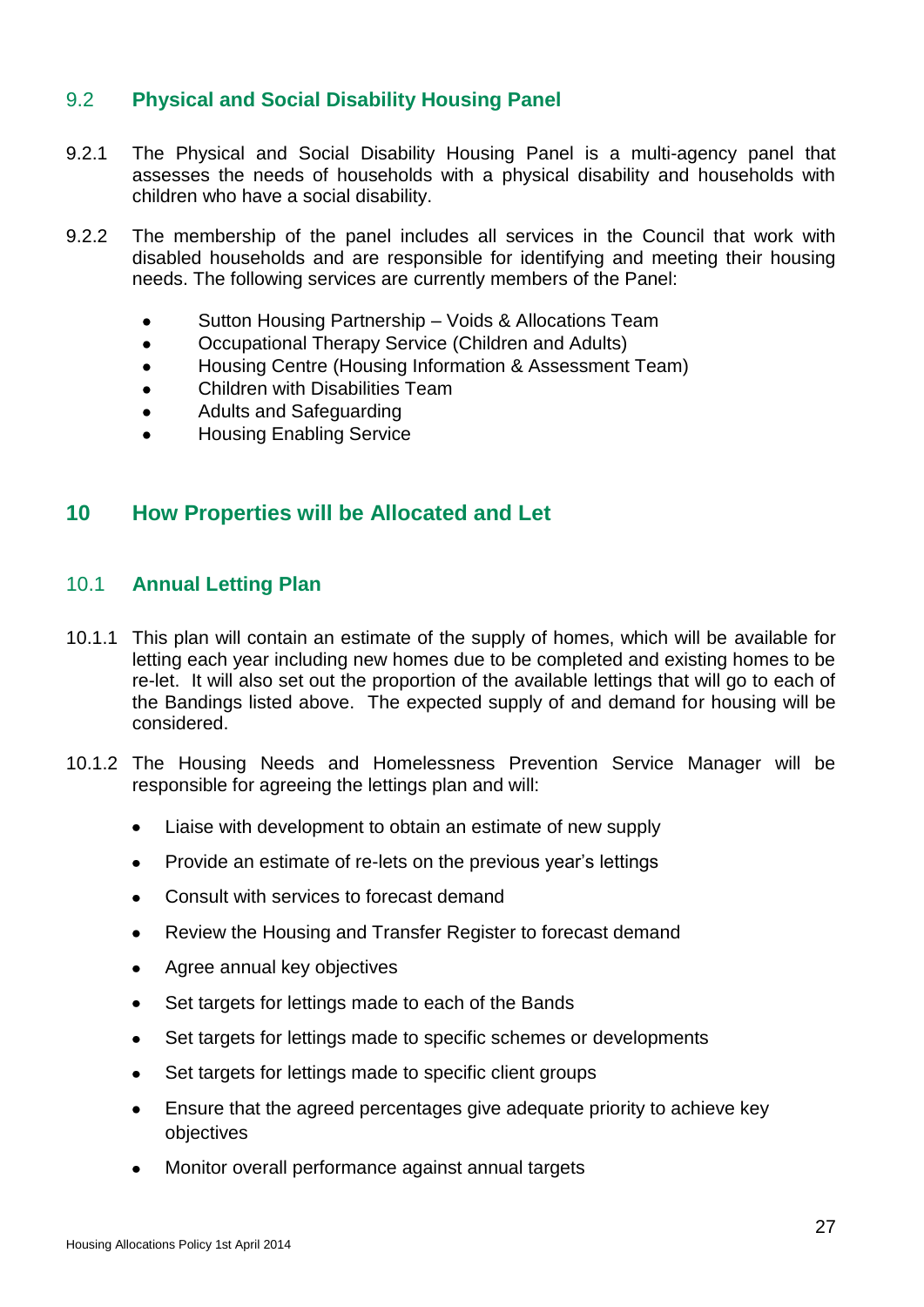- 10.1.3 The plan will be approved by the Executive Head of Service.
- 10.1.4 Overall performance will be monitored against the priorities and key objectives set out in the lettings plan and reviewed for progress quarterly.

#### <span id="page-27-0"></span>10.2 **Best use of Stock**

- 10.2.1 The Council aims to make the best use of properties within its stock. When allocating or advertising properties consideration will be given to the best use of that property; therefore some households may be given additional priority for a particular vacancy.
- 10.2.2 Properties with two separate reception rooms (know as Parlour types) will be considered to have an additional bedroom. For example a 2 bedroom property with 2 reception rooms may be let as a 3 bedroom property.
- 10.2.3 Properties that are considered to be larger than an average property may be let to households with the greatest number of family members. For example, a property with 3 double bedrooms may be considered for a 6 person household before those with 5 persons.
- 10.2.4 The authority has a very limited supply of properties larger than 4 bedrooms, therefore all households who require a larger property will be considered for properties with 4 bedrooms.
- 10.2.5 Where a property has been adapted for a person with disabilities and a suitable applicant cannot be identified within a reasonable timeframe the property may be let as temporary accommodation to avoid removal of the adaptations.

#### <span id="page-27-1"></span>10.3 **Local Lettings Plans**

- 10.3.1 At times, it may be necessary to agree a local lettings plan to ensure balanced communities is achieved with regard to economic and social factors of household on an estate or area and to ensure that the agreed key objectives of the Authority's Allocation Policy being met. The following criteria must be met:
	- Clear objectives are agreed aimed at preventing or tackling defined social problems or creating balanced communities
	- Defined set of outcomes agreed
	- Outcomes monitored and reported on annually
	- It forms part of a strategy for tackling defined social problems or creating balanced communities
	- It has clear objectives aimed at redressing any identified inequality in accessing housing
	- It will not have disproportionate negative effect on other key objectives negating value of action
	- It will be applied for an agreed fixed period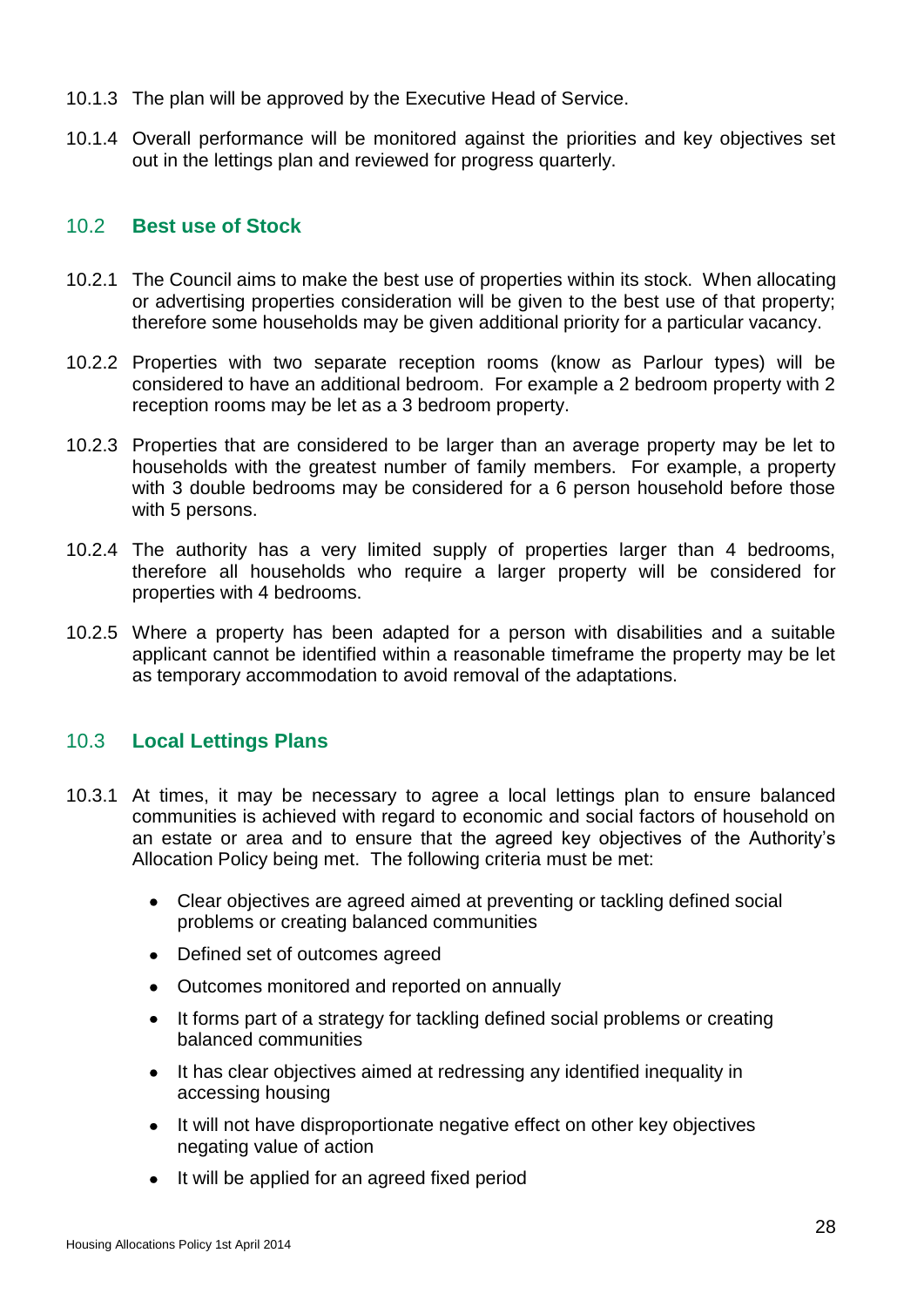- Arrangements must be monitored and reviewed against established objective
- Recommendation to adopt such an action will be considered and agreed by the Housing Needs and Homelessness Prevention Service Manager

#### <span id="page-28-0"></span>10.4 **Sensitive Lets**

- 10.4.1 On occasions it is in the interest of residents and tenants that an individual property is let sensitively in light of the experience of neighbouring tenants. Where a request for a sensitive let is sought the officer should make a referral to the Housing Needs & Homelessness Prevention Service Manager who will consider the request**.**
- 10.4.2 In making a sensitive let, specific categories of applicant cannot be precluded from consideration for the property in question e.g. all homeless households - and selection will be made according to an applicant's suitability for the property in question.
- 10.4.3 Sensitive lets will only be agreed where it can be demonstrated that:
	- the neighbouring tenants have experienced either, harassment, noise nuisance or untenant like behaviour over a period of time or of an excessive nature and
	- incidents have been recorded and
	- action has been taken by the landlord or  $\bullet$
	- there is a public protection issue that must be managed  $\bullet$

# <span id="page-28-1"></span>**11 General Administration**

#### <span id="page-28-2"></span>11.1 **Application Process**

- 11.1.1 Applications to the Housing Register are made using the on-line application form available through the Council's website.
- 11.1.2 Households who do not have access to a computer or need assistance with completing the on-line application form can obtain help through attending a drop in session held on a monthly basis at the civic offices or through one of our community partners, details found in the summary of the allocations policy available free of charge to all applicants.
- 11.1.3 Applicants will be asked to provide proof of their circumstances either at the point of application or when a successful bid is made or both. Failure to provide the proof requested may result in the application being removed from the system or suspended until such time as it is supplied.
- 11.1.4 Applicants may be visited at home, either by a pre-booked appointment or unannounced to verify circumstances.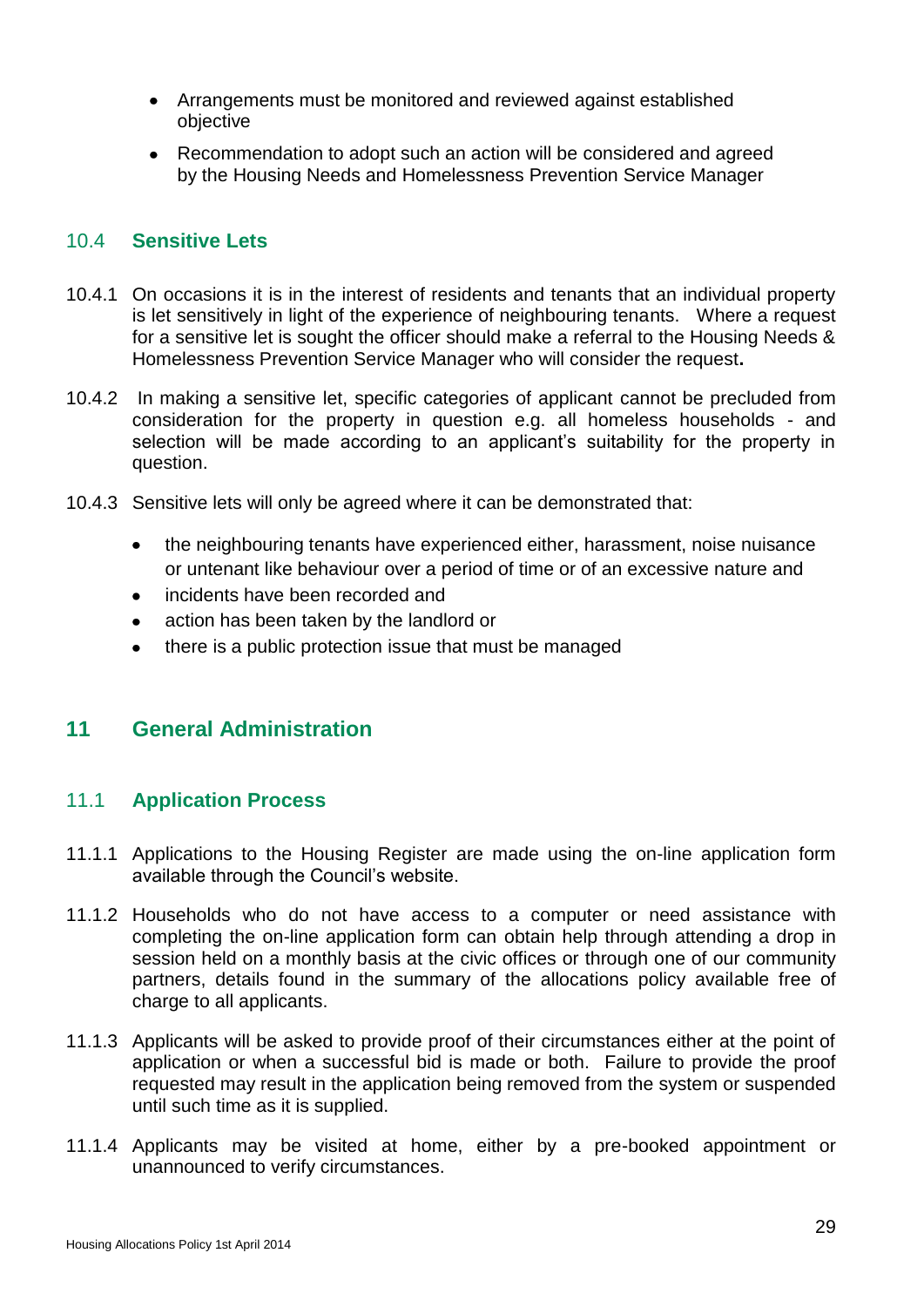#### <span id="page-29-0"></span>11.2 **Multiple Applications**

- 11.2.1 A household may make only one housing application to the Council's Housing Register. Where a person is included on an application and that household needs 4 or more bedrooms, a separate application from a member of that household will be considered.
- 11.2.2 If either applicant receives and accepts an offer of accommodation the remaining applicant would be reassessed and their application may be cancelled if the housing offered to the other applicant means that there is no longer a housing need.

#### <span id="page-29-1"></span>11.3 **Joint Applicants and Joint Tenancies**

- 11.3.1 Social tenants transferring may elect to hold the new tenancy as a joint or single tenancy provided agreement from either parties or a court order is obtained. Any joint tenant no longer named on a new tenancy is advised to seek advised with regard to their housing rights and the implications of giving up a secure tenancy.
- 11.3.2 Where the current joint tenants are not in agreement and no court order exists an offer of alternative accommodation may be withdrawn.
- 11.3.3 Existing sole tenants may choose to change to a joint tenancy with their spouse or partner when taking a new tenancy.
- 11.3.4 Current joint tenants who are not part of the housing application will not be permitted to retain the current tenancy unless a court order is made or there are exceptional circumstances.
- 11.3.5 Where the property being let is owned by a housing association that association's policy may be applied.

#### <span id="page-29-2"></span>11.4 **Capacity**

11.4.1 For an applicant to become a tenant of the Council and enter into a tenancy agreement they must have the mental capacity to understand the contract. If an applicant does not have the capacity to understand the contract an application should be made to the Court of Protection for the tenancy agreement to be signed on their behalf.

#### <span id="page-29-3"></span>11.5 **Cancellations**

- 11.5.1 A housing application will be closed once an applicant is re-housed through the Housing Register or via a Mutual Exchange into a council or housing association property.
- 11.5.2 If an applicant has a change in circumstances which means they no longer meet the eligibility criteria their application will be closed.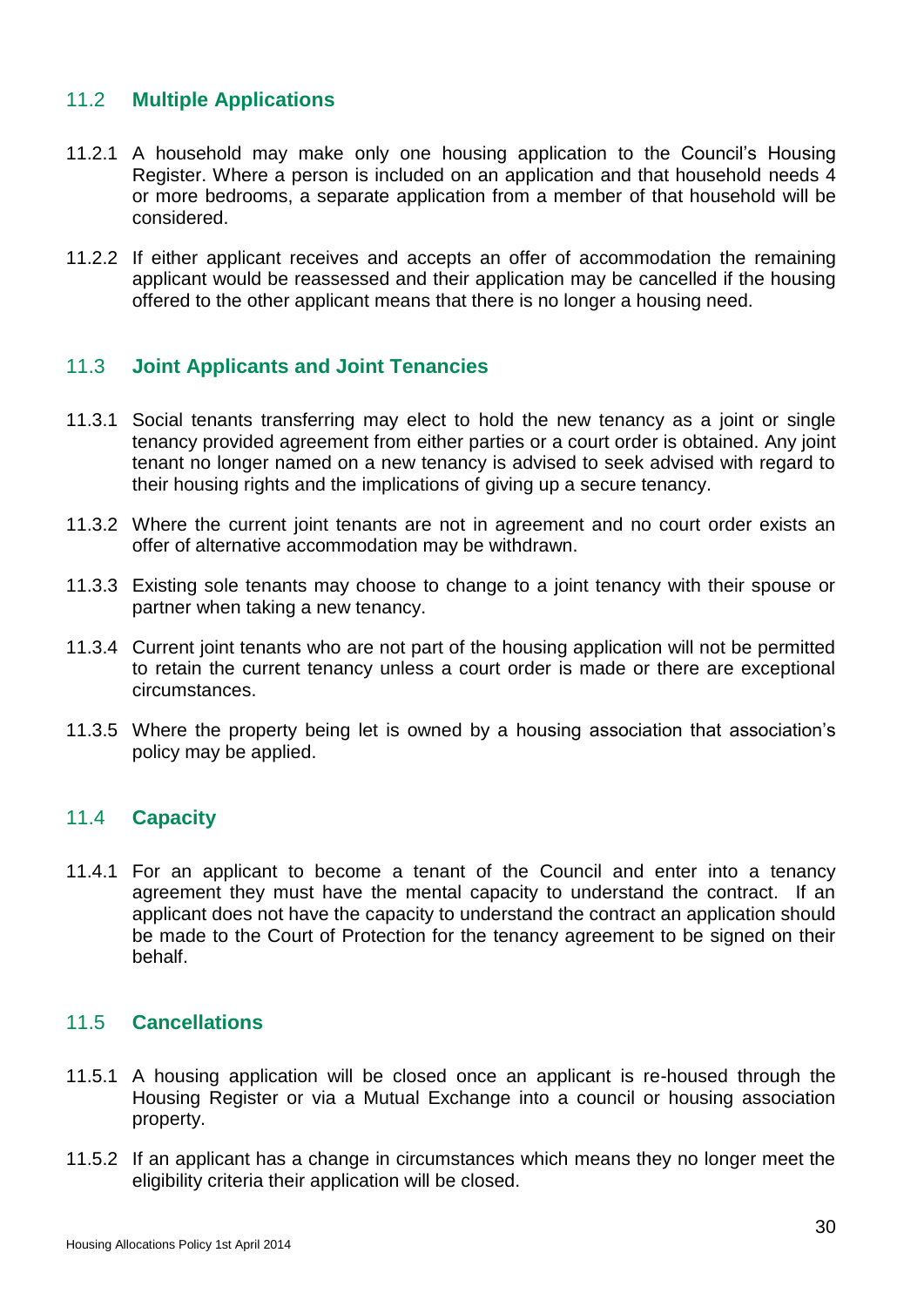#### <span id="page-30-0"></span>11.6 **Change of Circumstances**

- 11.6.1 It is the applicant's responsibility to keep their housing application up to date and they must inform the Council of any changes in their circumstances including:
	- Household size
	- Address  $\bullet$
	- Financial circumstances
- 11.6.2 On notification of a change in circumstances the application will be re-assessed and the applicant will be advised of the outcome.
- 11.6.3 In the event that the applicant ceases to qualify for the Housing Register their application will be closed.
- 11.6.4 Where an applicant moves to a new band their application date will be the date they informed the Council of the change in their circumstances, **not** the date the change in circumstances took place.
- 11.6.5 Where a change in an applicant's circumstances increase the property size required, the households application date will be the date they advised the Council of the change in their circumstances, **not** the date the change took place

#### <span id="page-30-1"></span>11.7 **Annual Renewals**

- 11.7.1 An applicant's circumstances and housing needs may change over a period of time. To ensure that the Housing Register holds correct information applicants will be asked to renew their application each year.
- 11.7.2 Applicants will receive a letter asking them to renew their application, confirm that the information appearing on the register at the date of the review is correct and up to date and provide any new information where details are incorrect or circumstances have changed.
- 11.7.3 Where no response is received within the timescale stated, the application will be removed from the Register.

#### <span id="page-30-2"></span>11.8 **Fraud**

- 11.8.1 Any household seeking to obtain accommodation by making a false or misleading statement or by withholding relevant information or by failing to inform the Council of any material change in their circumstances is liable to have their application cancelled and their name removed from the Register and may be prosecuted.
- 11.8.2 In the case of a person accepted as homeless under part VII of the Housing Act 1996, this may lead to prosecution under the terms of section 214 of the Act.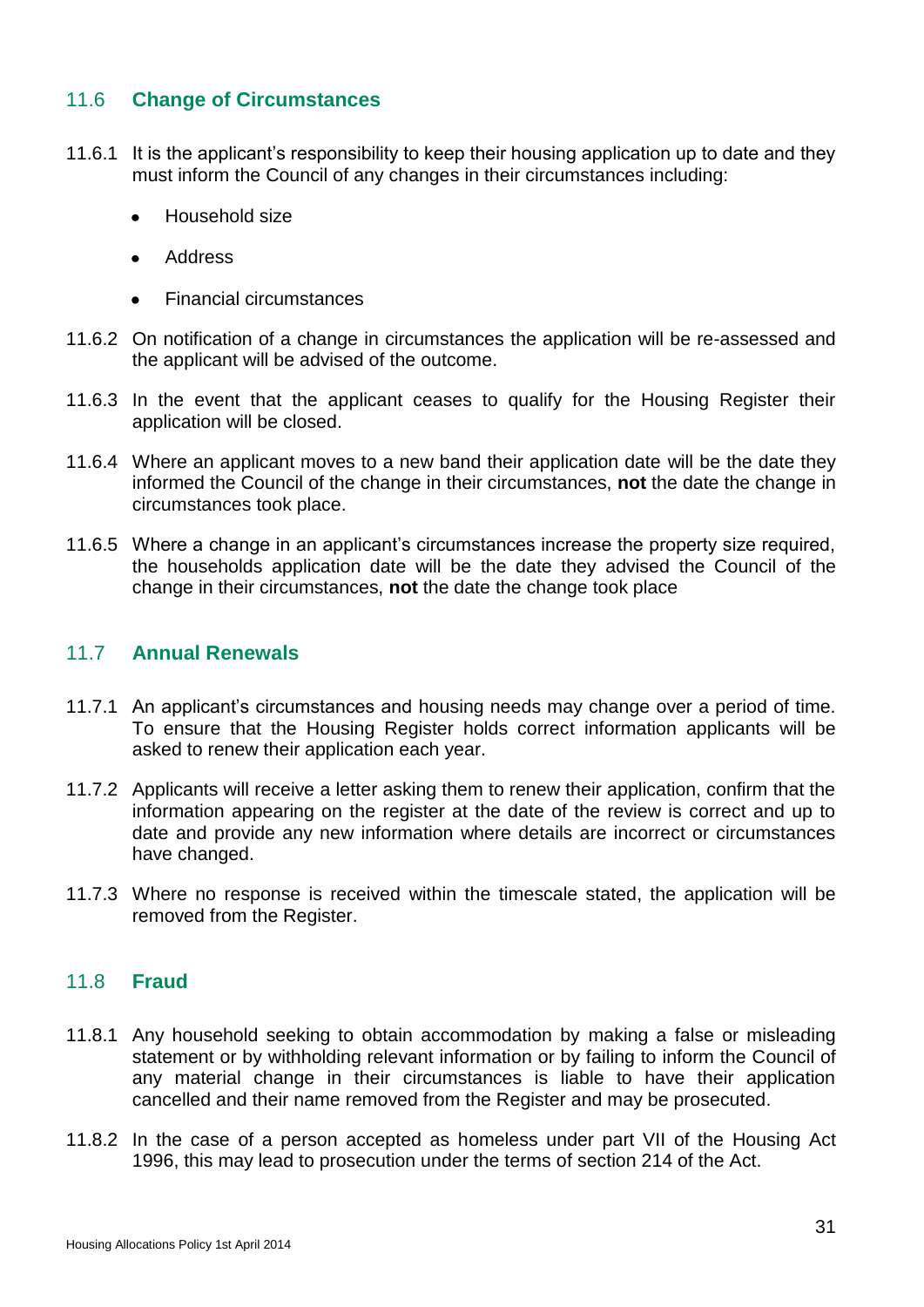- 11.8.3 Any applicant who is later found to have been granted a tenancy as a result of a fraudulent application will be subject to prosecution and the property will be recovered.
- 11.8.4 Any applicant who falls into one of the categories above will not be permitted to make a further application for housing for a period of 5 years.

#### <span id="page-31-0"></span>11.9 **Advice, Information and Assistance**

- 11.9.1 Advice and information about the Housing Register is available on the Council's website or by telephone.
- 11.9.2 Monthly drop in sessions are available to help with enquiries about:
	- an applicant's chance of being rehoused  $\bullet$
	- the different housing schemes that are available  $\bullet$
	- assistance with making an application to the Housing Register  $\bullet$
	- how to bid for properties  $\bullet$
- 11.9.3 Applicants who may have difficulty in bidding for properties can elect to use the automatic bidding facility. Where this facility has been requested, a bid will be automatically made for properties of the right size, type and location.
- 11.9.4 Information regarding alternative housing options is available through the on-line Enhanced Housing Options Assessment toolkit on the Council's website.

#### <span id="page-31-1"></span>11.10 **Reviews and Appeals**

- 11.10.1 Where an applicant believes that the Council's Allocation Policy has been incorrectly applied to the applications housing application they should, in the first instance, discuss the matter with the officer that made the original decision.
- 11.10.2 If the applicant is dissatisfied with the outcome of that discussion the applicant can ask for a review. The request for a review must be made in writing within 21 days of the decision being notified to the applicant.
- 11.10.3 An applicant is entitled to request that the Council review any decision made on their application including:
	- Eligibility to join the Housing Register  $\bullet$
	- Facts of the case taken into account when assessing priority  $\bullet$
	- Suitability of a direct offer of accommodation
- 11.10.4 The review will be conducted by a more senior officer than made the original decision and the applicant will be notified of the outcome within 15 working days of the request.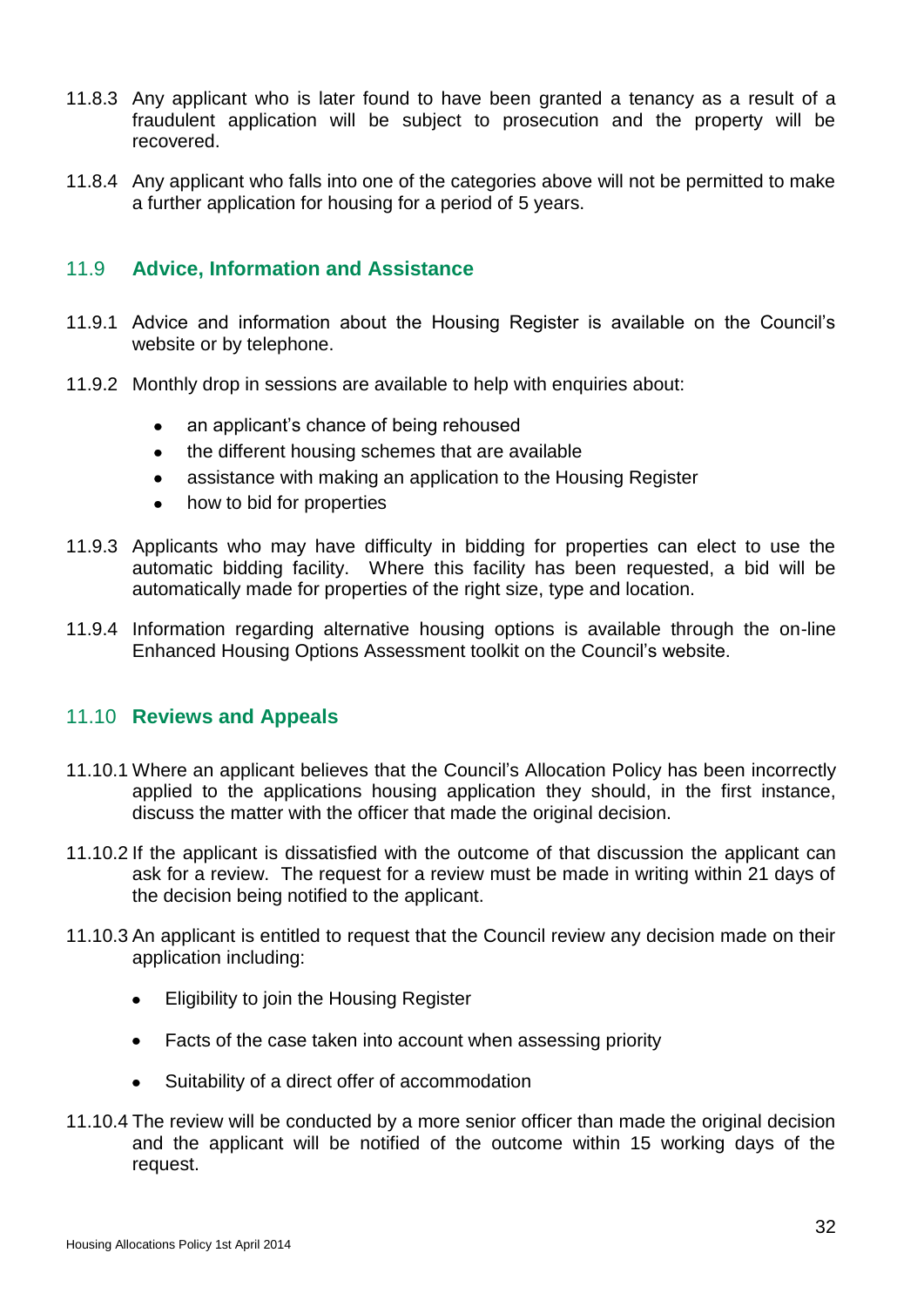#### <span id="page-32-0"></span>11.11 **Complaints**

- 11.11.1 Complaints about the way in which an application has been handled will be deal with in accordance with the Council's complaints procedure.
- 11.11.2 The complaints procedure cannot be used to complain about the policy itself

#### <span id="page-32-1"></span>11.12 **Access to Information**

- 11.12.1 The Authority will comply with provisions of S167(4A) of the Housing Act 1996. An applicant has the right to request information that will enable him or her to assess how the application is likely to be treated and, included whether he or she is likely to be regarded as a member of a group accorded preference.
- 11.12.2 An applicant has the right to request information on whether housing accommodation appropriate to his or her needs is likely to be made, and if so, how long it is likely to be before he or she is made an offer.
- 11.12.3 In accordance with the Access to Personal Files Act 1987 applicants have a right to see what information is held about them on written records.
- 11.12.4 Information about another person, or which identifies another person, and information provided by another person, cannot be provided without their agreement.
- 11.12.5 Applicants cannot have access to their files where there are legal reasons for the information not being released, or where there is reason to believe that the information may be harmful and withholding the information does not contravene the statutory provisions above.
- 11.12.6 Requests for access to records must be in writing. An administrative charge of £10.00 will be made.

#### <span id="page-32-2"></span>11.13 **Equal Opportunities**

- 11.13.1 The Council is committed to ensuring that no one applying for housing is discriminated against on the grounds of ethnic origin, disability, age, gender, sexual orientation, religion or for any other reason.
- 11.13.2 Information is asked for as part of the application process, this information is used to monitor diversity and equality in operation of the policy. The information is treated as confidential and will not adversely affect how an application is dealt with.
- 11.13.3 The Council has carried out an Equality Impact Assessment of its allocation policy.

#### <span id="page-32-3"></span>11.14 **Monitoring**

11.14.1 Allocation policy and practice will be monitored to: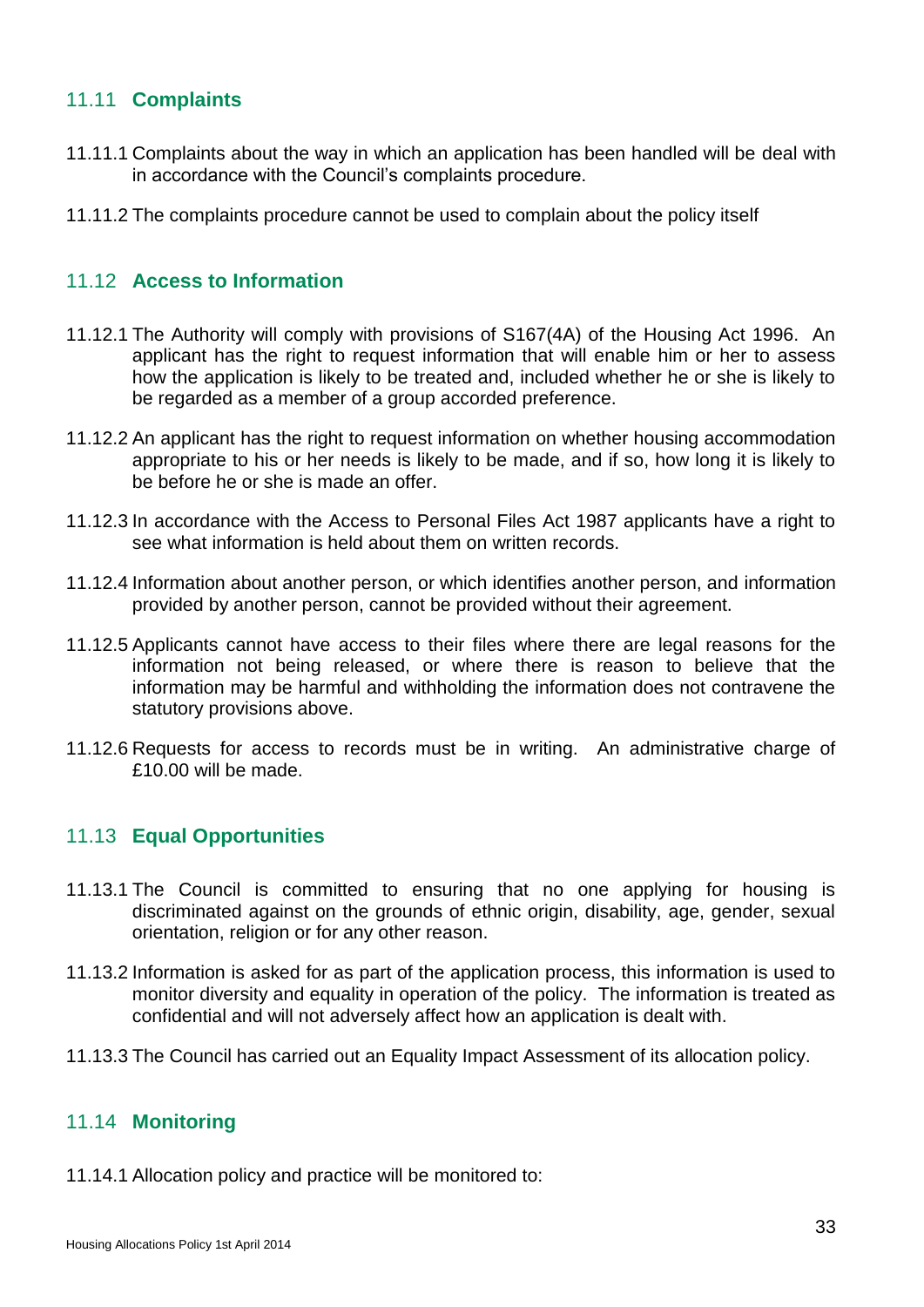- establish whether the outcomes of the policy reflect its stated aims
- inform policy review
- assess the effectiveness of the service
- track trends
- set future targets
- identify inequality
- 11.14.2 Performance against targets and effectiveness of the policy will be reported to the Housing Needs & Allocations Performance Review Group
- 11.14.3 The information will be reported six monthly and published annually.

#### <span id="page-33-0"></span>11.15 **Decision Making Responsibilities**

11.15.1 The Allocation of Housing (Procedure) Regulations 1997 (SI 1997 No. 483) prevents a housing authority's elected members' involvement in allocation decisions when either:

> a) The unit of housing accommodation concerned is situated in their electoral ward or

b) The person subject to the decision has their sole or main residence in the member's electoral ward.

- 11.15.2 In consideration of statutory provisions and best practice as laid out in the Code of Guidance Elected Members will not be involved in decisions regarding the allocation of individual properties within the London Borough of Sutton. This does not prevent a member from seeking or providing information on behalf of their constituents where the necessary consents have been obtained. Elected members remain responsible for determining allocation policies and ensuring the monitoring of their implementation
- 11.15.3 From time to time a situation may arise that is not adequately reflected in this scheme but the needs or circumstances of the applicant are exceptional and significant. Where a case is considered exceptional but the applicant does not meet any of the reasonable preference criteria or it is felt that a higher priority than the one awarded is more appropriate then the Service Manager Housing Needs and Prevention of Homelessness may award an applicant a higher priority than they would be entitled to under the scheme or to be admitted to the scheme where the qualification provisions are not met.
- 11.15.4 All exceptions to the Allocations Policy that result in a higher priority being awarded to an application or an applicant admitted to the Housing Register where the qualification provisions are not net will be logged and recorded setting out the reason for the decision and available for audit by Executive Management or the Council's internal audit services.
- 11.15.5 In meeting housing need in the borough and delivering housing need services the following officers will be responsible for the functions and decisions below.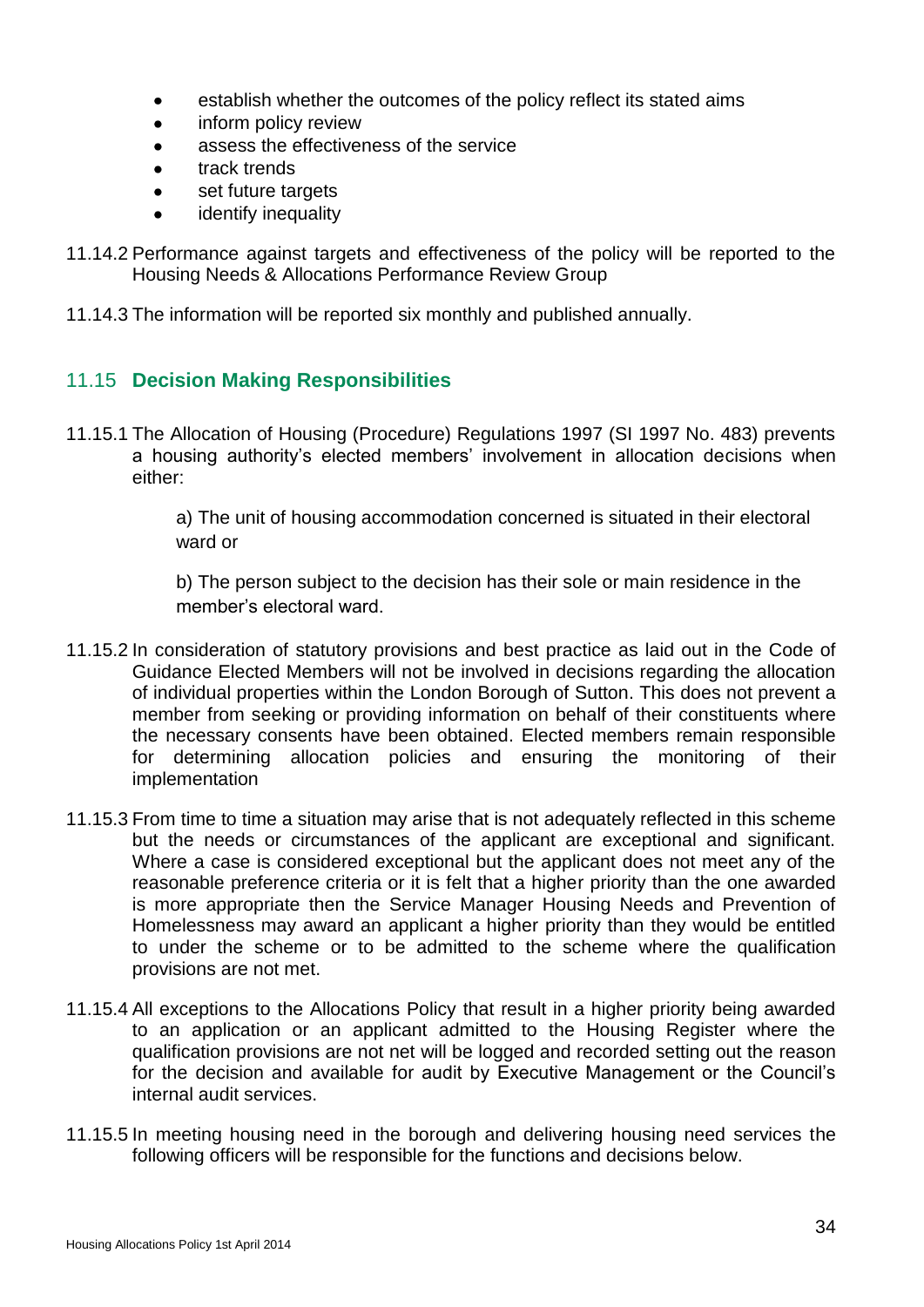| Developing the Council's Annual Lettings<br>Plan                                                                                                    | Service Manager Housing Needs and<br><b>Prevention of Homelessness</b>  |
|-----------------------------------------------------------------------------------------------------------------------------------------------------|-------------------------------------------------------------------------|
| Developing and agreeing Local Lettings<br>Plans                                                                                                     | Service Manager Housing Needs and<br><b>Prevention of Homelessness</b>  |
| Agreeing Management Supported Transfers                                                                                                             | Service Manager Housing Needs and<br><b>Prevention of Homelessness</b>  |
| Inclusion of applications into Band A where<br>the application does not fall outside the<br>Council's Allocation Policy (including quota<br>cases). | <b>Team Manager - Housing Information</b><br>and Assessment Team        |
| <b>Agreeing Sensitive Lets</b>                                                                                                                      | Team Manager - Housing Information<br>and Assessment Team               |
| Assessments of Housing Applications for<br>inclusion on the Councils Housing Register<br>and award of priority.                                     | <b>Assessment Officers</b>                                              |
| <b>Awarding Medical Priority</b>                                                                                                                    | Assessment Officer supported by the<br><b>Council's Medical Officer</b> |
| <b>Agreeing Proof of Residency</b>                                                                                                                  | <b>Assessment Officers</b>                                              |
| Agreeing Proof of Income and Expenditure                                                                                                            | <b>Assessment Officers</b>                                              |
| Agreeing Proof of Eligible Household                                                                                                                | <b>Assessment Officers</b>                                              |
| Suitability to be a tenant of the local<br>Authority                                                                                                | <b>Assessment Officers</b>                                              |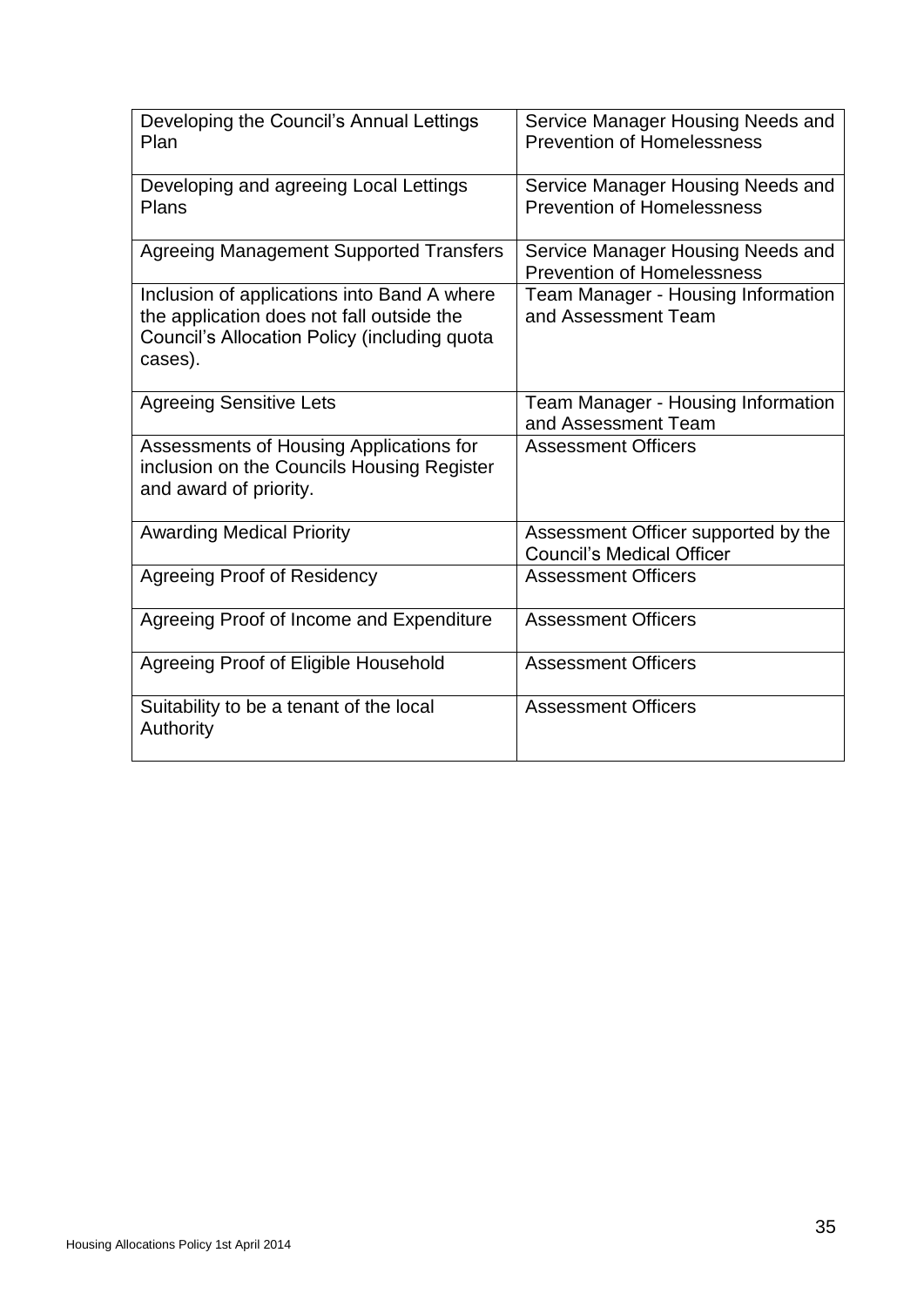# <span id="page-35-0"></span>**Appendix 1 – Example Financial Assessment**

Example 1: The example below shows the calculation for a working couple aged between 18 and 60 with 2 children under 16 years of age of the same sex

|                                              | Weekly  | Yearly     | <b>Total</b>   |
|----------------------------------------------|---------|------------|----------------|
| Income needed*                               |         |            |                |
|                                              |         |            |                |
| <b>Personal Allowance</b>                    | £111.45 | £5,795.40  |                |
| Child Supplement (2 children)                | £129.98 | £6,758.96  |                |
| Local Housing allowance (2 bedroom property) | £196.15 | £10,199.80 |                |
| Premium 1 (e.g. family)                      | £17.40  | £904.80    |                |
|                                              |         |            |                |
| <b>Total yearly income needed</b>            |         |            | £23,658.96 (A) |
| Income available                             |         |            |                |
|                                              |         |            |                |
| Income from employment (net)                 |         | £27,000.00 |                |
| Income from benefits                         | £33.70  | £1,752.40  |                |
| Income from pensions                         | £0.00   | £0.00      |                |
| Other income (e.g. Child Support)            | £0.00   | £0.00      |                |
| <b>Total yearly income</b>                   |         |            | £28,752.40 (B) |
| <b>Qualifying priority expenditure</b>       |         |            |                |
| <b>Child Care Costs (registered)</b>         | £50.00  | £2,600.00  |                |
| Travel to/from work                          | £40.00  | £2,080.00  |                |
| CCJ's / IVA's                                | £0.00   | £0.00      |                |
| <b>Child Support Payments</b>                | £0.00   | £0.00      |                |
|                                              |         |            |                |
| <b>Total priority expenditure</b>            |         |            | £4,680 (C)     |
| <b>Calculation</b>                           |         |            |                |
|                                              |         |            |                |
| Income (B) less expenditure (C)              |         | $B - C$    | £24,072.40 (D) |
| Income available(D) less Income needed (A)   |         | $D - A$    | £413.44        |

In this example the income available exceeds the income needed; therefore this household has the financial capacity to meet their own housing need.

\*Figures correct as at October 2012